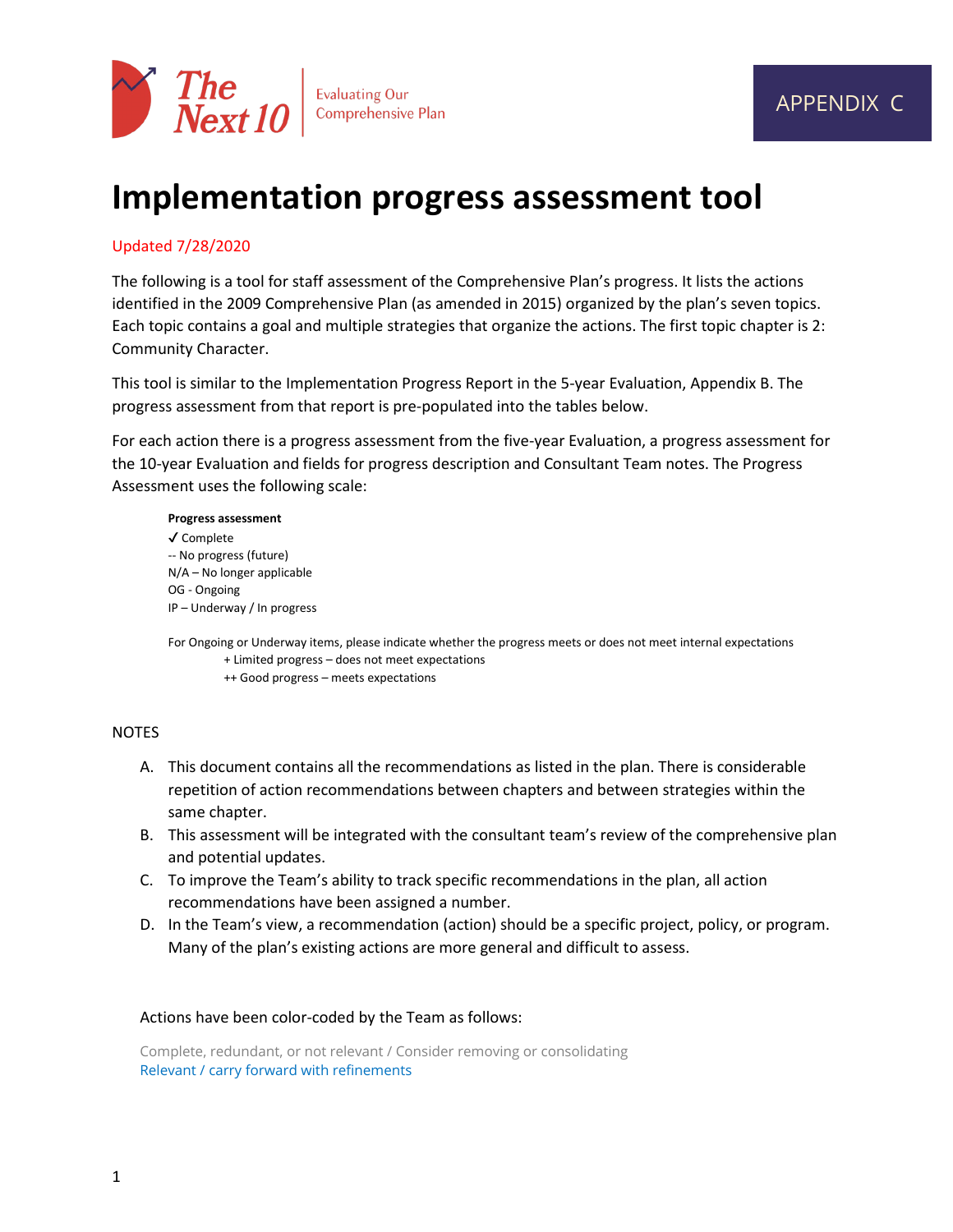# **Chapter 2: Community Character**

*Goal: "to be a community with strong, unique neighborhoods, protected rural areas, special districts, distinct corridors, and a protected and enhanced natural environment"*

|        | Strategy 1: Develop and maintain, through regular review, a land use plan that identifies,<br>establishes, and enhances community character.                                                                                             |           |                            |                                                                                                                                                                                                                                                                                                                                                                                                                                                                                                                                                                 |  |
|--------|------------------------------------------------------------------------------------------------------------------------------------------------------------------------------------------------------------------------------------------|-----------|----------------------------|-----------------------------------------------------------------------------------------------------------------------------------------------------------------------------------------------------------------------------------------------------------------------------------------------------------------------------------------------------------------------------------------------------------------------------------------------------------------------------------------------------------------------------------------------------------------|--|
| Action |                                                                                                                                                                                                                                          |           | <b>Progress Assessment</b> | <b>Progress Description</b>                                                                                                                                                                                                                                                                                                                                                                                                                                                                                                                                     |  |
|        |                                                                                                                                                                                                                                          | 5-year    | Current                    |                                                                                                                                                                                                                                                                                                                                                                                                                                                                                                                                                                 |  |
| 1.1    | Land Use Plan Application. Use the<br>Concept Map and the Future Land Use<br>& Character map in the development<br>of planning studies, development<br>review, capital improvements<br>programming, and economic<br>development efforts. | OG        | $OG++$                     | The Land Use Plan is regularly used by Planning staff<br>and works well overall. It is mainly used by staff to<br>determine staff support for Comprehensive Plan<br>amendments and identifying areas for future studies.<br>There is a desire for Future Land Use categories to not<br>be so aligned with zoning to allow more flexibility while<br>still providing density/utility sizing guidance.                                                                                                                                                            |  |
| 1.2    | <b>Further Planning. Develop</b><br>neighborhood, district, corridor and<br>redevelopment plans to refine the<br>Concept Map and Future Land Use &<br>Character map.                                                                     | <b>OG</b> | OG+                        | Over the last 10 years, 5 neighborhood plans (Central<br>CS, South Knoll, Eastgate, Southside, and Wellborn)<br>were developed as well as the Medical District Master<br>Plan based on areas identified by the concept map.<br>Several other neighborhood, corridor and<br>redevelopment areas were not yet started over the first<br>10 years of the plan. Prioritizing the future of small area<br>studies to include the future status of neighborhood<br>plans that have or are set to expire needs to be a topic<br>of discussion in the planning process. |  |
| 1.3    | Land Use Tracking. Monitor the actual<br>acreage in various land use and<br>character types in comparison to the<br>amounts presented on the Future Land<br>Use & Character map.                                                         | OG        | $IP/-$                     | This item is not being monitored on a regular basis.<br>Acreages are calculated as part of the Existing<br>Conditions report for future land use, zoning, and<br>existing land uses. With that it's difficult to determine,<br>actual existing land use acres and compare that to<br>future land use acres as there are different land use<br>categories for each of these.                                                                                                                                                                                     |  |
| 1.4    | Plan Adjustments. Refine the Future<br>Land Use & Character map through<br>additional planning studies and<br>periodic reviews as indicated in<br>Chapter 9: Implementation and<br>Administration.                                       | OG        | $OG+$                      | The City conducted an annual review of the Plan. In<br>2014, a 5-year update was made to address changes<br>that required attention since the adoption.<br>A 10-year update is now underway to evaluate on a<br>deeper level what areas of the plan require additional<br>attention. The Future Land Use and Character map is<br>anticipated to undergo a number of adjustments to<br>accommodate for updated FEMA information and<br>changes in growth patterns since 2009.                                                                                    |  |
| 1.5    | <b>UDO Amendments.</b> Amend the Unified<br>Development Ordinance as<br>appropriate to establish zoning<br>classifications and related standards<br>consistent with the guidance provided<br>in this chapter.                            | IP        | $OG++$                     | The renaming of existing zoning districts and creation of<br>new districts to implement the Comprehensive Plan was<br>accomplished in 2012 and 2013. Further UDO<br>amendments will be needed after the Next 10<br><b>Evaluation and Appraisal report is completed.</b>                                                                                                                                                                                                                                                                                         |  |
| 1.6    | Zoning Adjustments. Amend the zoning<br>map designations as appropriate for<br>identified growth areas.                                                                                                                                  |           | $\overline{a}$             | Nothing to note.                                                                                                                                                                                                                                                                                                                                                                                                                                                                                                                                                |  |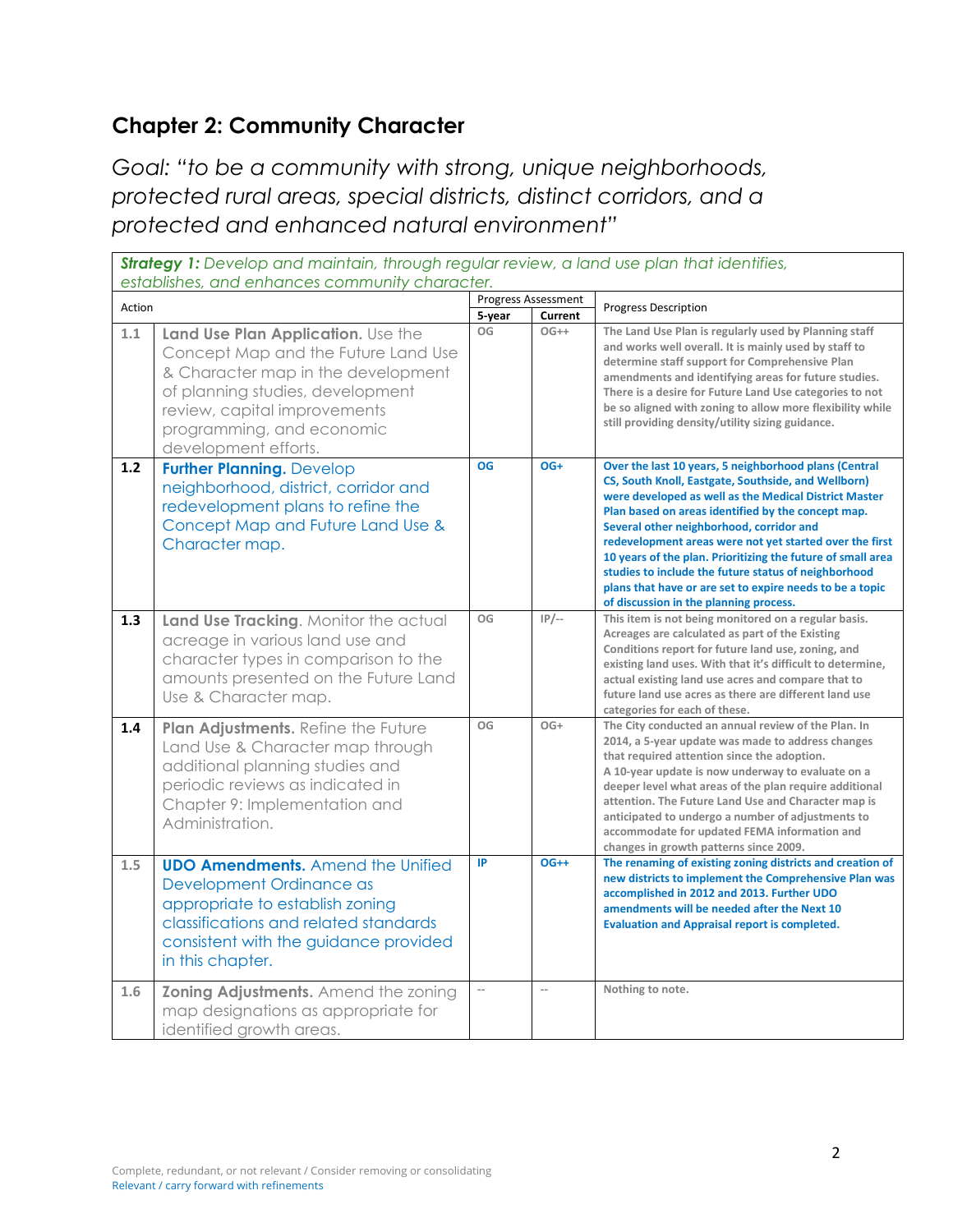|        | <b>Strategy 2:</b> Establish and protect distinct boundaries between various character areas                                                                                                                                        |                            |                |                                                                                                                                                                                                                                       |
|--------|-------------------------------------------------------------------------------------------------------------------------------------------------------------------------------------------------------------------------------------|----------------------------|----------------|---------------------------------------------------------------------------------------------------------------------------------------------------------------------------------------------------------------------------------------|
| Action |                                                                                                                                                                                                                                     | <b>Progress Assessment</b> |                | <b>Progress Description</b>                                                                                                                                                                                                           |
|        |                                                                                                                                                                                                                                     | 5-year                     | <b>Current</b> |                                                                                                                                                                                                                                       |
| 2.1    | <b>Zoning Adjustments.</b> Amend the zoning                                                                                                                                                                                         |                            | $OG+$          | City initiated rezonings are currently underway for                                                                                                                                                                                   |
|        | map designations as appropriate to                                                                                                                                                                                                  |                            |                | commercial preservation.                                                                                                                                                                                                              |
|        | reinforce the desired character areas.                                                                                                                                                                                              |                            |                |                                                                                                                                                                                                                                       |
| 2.2    | <b>Unified Development Ordinance</b><br><b>Amendments.</b> Amend the Unified<br>Development Ordinance as<br>appropriate to address scale and form<br>issues for neighborhood<br>commercial uses, such as buffering<br>between uses. | $\sqrt{}$                  | $\sqrt{2}$     | The SC Suburban Commercial district was adopted in<br>2012 and later amended in 2018. Single-family height<br>protection was modified in 2018. Buffer and<br>landscaping requirements were updated with the Site<br>Design Standards. |

### *Strategy 3: Promote public and private development and design practices that ensure distinct neighborhoods, districts, and corridors.*

| Action |                                                                                                                                                                                                                                                                                                    | Progress Assessment |         | <b>Progress Description</b>                                                                                                                                                                                                                                                                                                                                                                                                                                                                                                                                                                                                |
|--------|----------------------------------------------------------------------------------------------------------------------------------------------------------------------------------------------------------------------------------------------------------------------------------------------------|---------------------|---------|----------------------------------------------------------------------------------------------------------------------------------------------------------------------------------------------------------------------------------------------------------------------------------------------------------------------------------------------------------------------------------------------------------------------------------------------------------------------------------------------------------------------------------------------------------------------------------------------------------------------------|
|        |                                                                                                                                                                                                                                                                                                    | 5-year              | Current |                                                                                                                                                                                                                                                                                                                                                                                                                                                                                                                                                                                                                            |
| 3.1    | <b>Further Planning. Develop</b><br>neighborhood, district and corridor<br>plans to refine the Concept Map and<br>Future Land Use & Character map.                                                                                                                                                 | OG                  | $\sim$  | Six Neighborhood/District Plans were adopted (2010-<br>2013). Since that time, there have not been the<br>resources to pursue additional plans.                                                                                                                                                                                                                                                                                                                                                                                                                                                                            |
| 3.2    | <b>Unified Development Ordinance</b><br><b>Amendments.</b> Amend the Unified<br>Development Ordinance as<br>appropriate to address design issues<br>that arise through the neighborhood,<br>district, and corridor planning process.                                                               | <b>OG</b>           | $OG++$  | Ordinances such as single-family parking, single-family<br>height protection, Neighborhood Conservation Overlay,<br>non-conforming structures/uses in annexed areas,<br>single-family tree requirements were all amendments<br>that came from the planning process.                                                                                                                                                                                                                                                                                                                                                        |
| 3.3    | <b>Context Sensitive Roadway Design.</b><br>Adopt the context sensitive design<br>approach to thoroughfare planning<br>and roadway design outlined in this<br>Plan. Coordinate with the Texas<br>Department of Transportation to<br>implement these same provisions in<br>State corridors.         |                     | $OG+$   | Revised right-of-way widths were provided in 2012<br>version of BCS Unified Design Guidelines. Street cross<br>sections were updated and simplified in 2015 but have<br>not yet been incorporated into the BCS Unified Design<br><b>Guidelines.</b>                                                                                                                                                                                                                                                                                                                                                                        |
| 3.4    | Public Facility Design. Design and<br>renovate municipal buildings to<br>establish or reinforce the desired<br>character. Coordinate with Texas A&M<br>University and the College Station<br>Independent School District to<br>implement these same practices as<br>they construct new facilities. | N/A                 | N/A     | Several new municipal building have been under design<br>or construction. The redevelopment of City Hall is under<br>design. The new Police Station is under construction.<br>The Larry Ringer Library expansion was completed in<br>2019. The Myers Center was acquired from the Arts<br>Council, renovated, and opened to the public in 2019.<br>The Carter Creek Waste Water Treatment Plan was<br>expanded in for additional training space.<br>There is not a coordinated design plan with the<br>University or CSISD. The University has a Campus<br>Master Plan that dictates the character of campus<br>buildings. |
| 3.5    | <b>Incentives.</b> Develop a variety of<br>incentive mechanisms to promote the<br>preferred design practices where                                                                                                                                                                                 | u.                  | $\sim$  | <b>Increased use of the PDD Planned Development District</b><br>has allowed developers to customize their product<br>according to their surrounds and to more efficiently use                                                                                                                                                                                                                                                                                                                                                                                                                                              |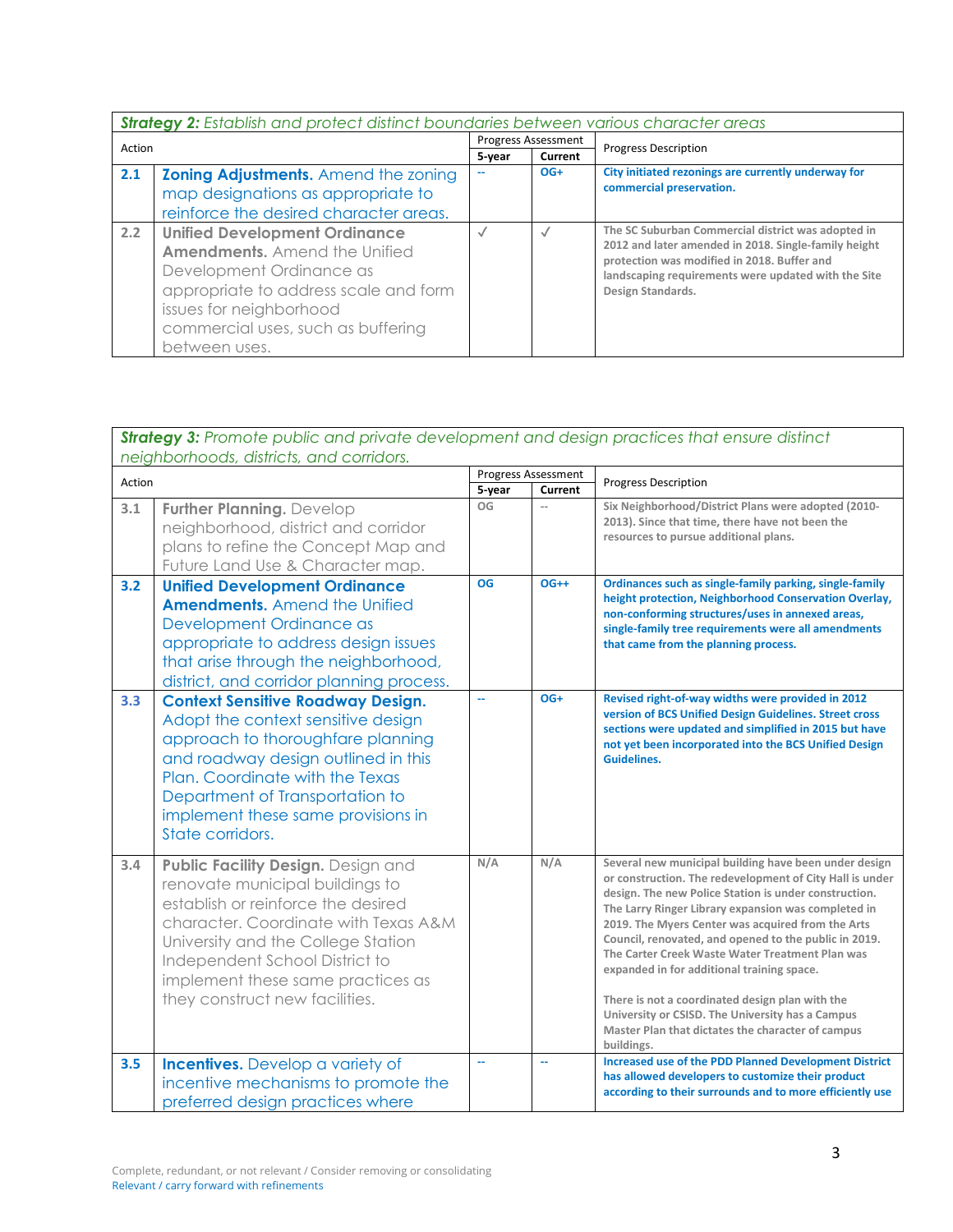|     | market conditions or regulatory<br>measures may not guarantee their<br>implementation.                                                      |           |       | property with physical constraints as developable<br>property within City limits because more scarce.                                                                                                                               |
|-----|---------------------------------------------------------------------------------------------------------------------------------------------|-----------|-------|-------------------------------------------------------------------------------------------------------------------------------------------------------------------------------------------------------------------------------------|
| 3.6 | <b>Greening of the City. Increase tree</b><br>planting and preservation efforts along<br>streets, in parks, and in private<br>developments. | <b>OG</b> | $OG+$ | In 2009, the City adopted an ordinance requiring each<br>new single-family house to be constructed with canopy<br>trees. Mature tree and native trees receive more points<br>on required landscape plans to incentivize protection. |

*Strategy 4: Promote public and private development and design practices that encourage resource conservation and protection.* Action Progress Assessment<br>
For the Progress Assessment<br>
For the Progress Assessment<br>
Progress Assessment<br>
Progress Assessment<br>
Progress Assessment **Progress Description 4.1 Conservation Design.** Encourage more extensive use of cluster design in portions of identified growth areas through mandatory open space conservation in exchange for more development options than currently entitled on properties. **-- OG+ The cluster provision has been updated and could use further refinement to better incentivize cluster development. 4.2 Preservation and Protection.** Amend the Unified Development Ordinance and other ordinances to protect significant natural features from development. This may include tree preservation and other ordinances to provide for riparian buffers and other environmental protections. **N/A OG+ NAP Natural Areas Protected zoning is used to protect floodplain and wetland areas through the rezoning process. No Adverse Impact regulations protect such areas during the development phase. 4.3** | Land Acquisition. Acquire land that is valued for its natural features or open space through purchase or through conservation easements. **OG OG+ Property along Southland which was prone to flooding was acquired and enhanced for trail system. 4.4 Green Building - Public Sector Leadership.** Continue the development and implementation of the "Green College Station" initiative. Coordinate with Texas A&M University and the College Station Independent School District in the implementation of similar efforts. **N/A N/A The City adopts the newest IBC and NEC when these codes are revised. The preservation of mature trees and the planting of native species have been incentivized through additional point allotments in non-residential developments. In FY2010, a rain water harvesting program was in place with the City. Major outreach and streamline recycling has made recycling a more ubiquitous activity. The City created a grant-funded Sustainability Coordinator position. That position no longer exists, but "green" and sustainable practices have been incorporated into city policies. 4.5 Green Building - Private Sector Encouragement.** Develop a variety of incentive mechanisms to promote green building practices for private site and building design where market conditions or regulatory measures may not guarantee their implementation. **N/A N/A The preservation of mature trees and the planting of native species have been incentivized through additional point allotments in non-residential developments. Over-sided eaves and recessed entries are considered architectural relief elements through the Non-residential architectural standards which decrease sun exposure to windows and reduce utility consumption. Decorative stormwater management is also considered an architectural relief element to encourage alternative means of rainwater dispersal.**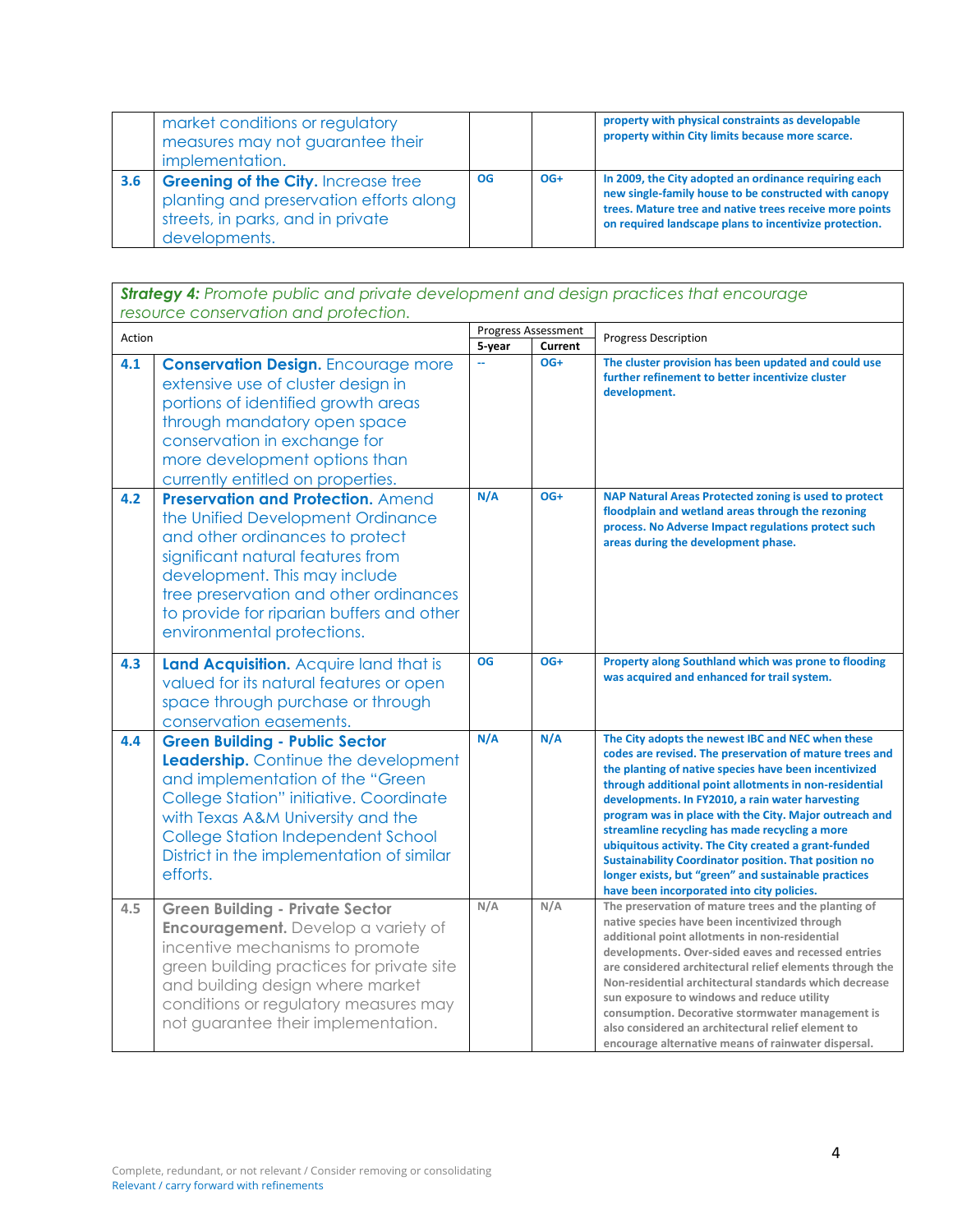*Strategy 5: Focus community enhancement activities to promote a strong sense of community identity.*

| Action |                                                                                                                                                                                                                                            | <b>Progress Assessment</b> |         | <b>Progress Description</b>                                                                                                                                                                                                                                                                                                                                                     |
|--------|--------------------------------------------------------------------------------------------------------------------------------------------------------------------------------------------------------------------------------------------|----------------------------|---------|---------------------------------------------------------------------------------------------------------------------------------------------------------------------------------------------------------------------------------------------------------------------------------------------------------------------------------------------------------------------------------|
|        |                                                                                                                                                                                                                                            | 5-year                     | Current |                                                                                                                                                                                                                                                                                                                                                                                 |
| 5.1    | Right-of-Way Enhancements. Add<br>design features and beautification<br>enhancements within road rights-of-<br>way and at key highway intersections<br>to further a common identity<br>at important gateways and along<br>image corridors. | <b>OG</b>                  | $OG+$   | The City partners with Keep Brazos Beautiful each year<br>to enhance the intersection of George Bush and Texas<br>Avenue. A large project was undertaken through this<br>partnership to beautify George Bush from Texas to<br>Foster. Gateway signage has been added on Highway 6<br>at the intersection with University Drive and south of<br>the former Texas World Speedway. |
| 5.2    | Unified Wayfinding. Implement a<br>formal, City-wide wayfinding system,<br>providing a unifying and consistent<br>design element that assists residents<br>and visitors in locating community<br>attractions.                              | √                          | √       | The City coordinates with Experience BCS to develop<br>and install a City-wide wayfinding system that is highly<br>visible and leads to major attractions within the City.<br>Additional wayfinding was added to Northgate in the<br>way of a directory of businesses.                                                                                                          |

|        | Strategy 6: Identify, protect, and enhance unique community assets in our natural and built<br>environment.                                                                                                                                                        |              |                            |                                                                                                                                                                                                                                                                                                                                                                                                                                                                    |  |
|--------|--------------------------------------------------------------------------------------------------------------------------------------------------------------------------------------------------------------------------------------------------------------------|--------------|----------------------------|--------------------------------------------------------------------------------------------------------------------------------------------------------------------------------------------------------------------------------------------------------------------------------------------------------------------------------------------------------------------------------------------------------------------------------------------------------------------|--|
| Action |                                                                                                                                                                                                                                                                    |              | <b>Progress Assessment</b> | <b>Progress Description</b>                                                                                                                                                                                                                                                                                                                                                                                                                                        |  |
| 6.1    | <b>Community Assets Mapping. Continue</b><br>to refine and amend, as appropriate,<br>the Community Assets Map contained<br>in this Plan to provide a visual portrayal<br>of the City's unique natural and man-<br>made assets.                                     | 5-year<br>OG | Current<br>N/A             | Nothing to note                                                                                                                                                                                                                                                                                                                                                                                                                                                    |  |
| 6.2    | <b>Further Planning. Develop</b><br>neighborhood, district, corridor and<br>redevelopment plans to refine the<br>Concept Map and Future Land Use &<br>Character map.                                                                                               | OG           | $OG+$                      | In 2009, the Neighborhood, District, and Corridor<br>Planning Guidebook was adopted to assist the planning<br>process. Examples of this can be found in each of the six<br>neighborhood/district plans. In Southside, details were<br>provided for the redevelopment area known as Area V<br>in great detail which later became adopted into the<br>UDO. The Eastgate Plan provides guidance for the<br>University Drive/Lincoln corridor, as well as other areas. |  |
| 6.3    | <b>Unified Development Ordinance</b><br><b>Amendments.</b> Amend the Unified<br>Development Ordinance as<br>appropriate to address explicitly the<br>protection and enhancement of<br>unique community assets.                                                     |              | $\checkmark$               | The UDO was amended to add neighborhood overlay<br>options that can be used to protect neighborhood<br>character and integrity. The Landmark Commission was<br>also established to assist in the regulation of the<br><b>Historic Preservation Overlay District.</b>                                                                                                                                                                                               |  |
| 6.4    | <b>Texas A&amp;M University Coordination.</b><br>Continue to coordinate with Texas<br>A&M University regarding the benefits<br>and impacts of University sponsored<br>development projects, and support<br>ongoing efforts to implement the<br>Campus Master Plan. | OG           | $\overline{a}$             | Nothing to note currently. Future coordination efforts<br>are desired.                                                                                                                                                                                                                                                                                                                                                                                             |  |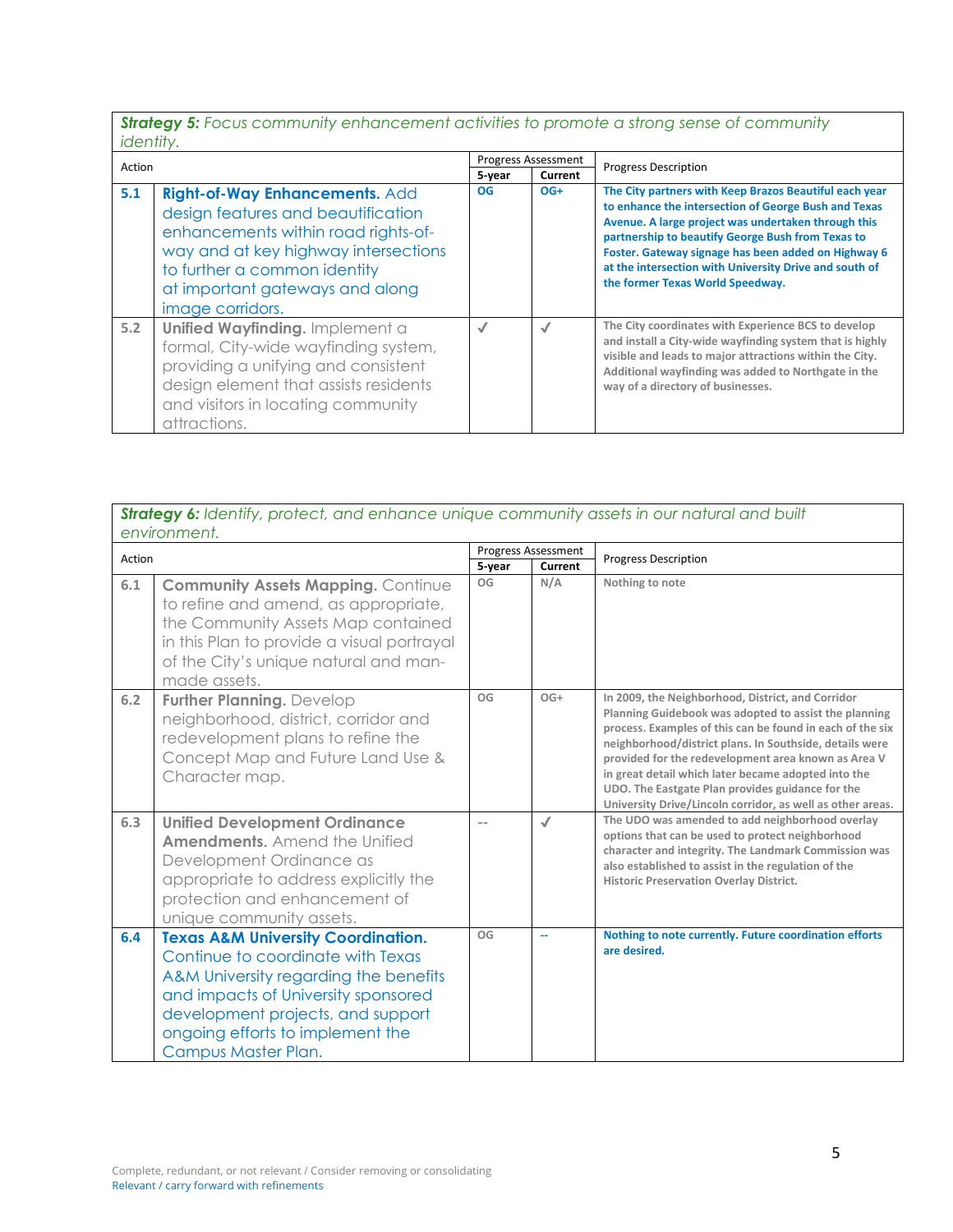# **Chapter 3: Neighborhood Integrity**

*Goal: "to protect the long-term viability and appeal of established neighborhoods."* 

|        | <b>Strategy 1:</b> Identify, protect, and enhance elements that contribute positively to neighborhood<br>identity.                                                                                                                                                     |              |                     |                                                                                                                                                                                                                                                                                                       |  |
|--------|------------------------------------------------------------------------------------------------------------------------------------------------------------------------------------------------------------------------------------------------------------------------|--------------|---------------------|-------------------------------------------------------------------------------------------------------------------------------------------------------------------------------------------------------------------------------------------------------------------------------------------------------|--|
| Action |                                                                                                                                                                                                                                                                        |              | Progress Assessment | <b>Progress Description</b>                                                                                                                                                                                                                                                                           |  |
| 1.1    | Asset Mapping. Identify and map<br>community wide assets that<br>contribute to College Station's identity<br>as exhibited in Chapter 2: Community<br>Character.                                                                                                        | 5-year<br>OG | Current<br>OG+      | With the 2019 existing conditions report, features such<br>as art, public space, and places of interest were mapped<br>to provide an overall view of the community's assets.                                                                                                                          |  |
| 1.2    | <b>Neighborhood Specific Planning.</b><br>Utilize neighborhood plans to further<br>identify and outline protection options<br>for neighborhood-specific elements<br>that contribute to neighborhood<br>integrity.                                                      | <b>OG</b>    | OG+                 | Accomplished for Southside Area, Eastgate, South Knoll<br>area, Central College Station area, Wellborn<br><b>Community, and the Medical District.</b><br>We have updated the NCO provisions in the UDO and<br>created a Handbook to guide residents on the<br>application process (as of March 2020). |  |
| 1.3    | Strategic Long-Range Planning. Adopt<br>recommendations from the<br>Comprehensive Plan that help<br>establish and protect neighborhood<br>identity.                                                                                                                    | OG           | $OG++$              | Progress has been made, but this is a continuous effort.<br>Amendments to address single-family parking, lot<br>coverage, parking locations, tree coverage, and other<br>items have materialized from specific recommendations<br>out of one or more neighborhood plans.                              |  |
| 1.4    | Sustainability. Promote sustainable<br>design of developing neighborhoods<br>by utilizing concepts such as those<br>included in LEED ND™ requirements.                                                                                                                 | N/A          | N/A                 | Nothing to note. Incorporated through other strategies<br>and policies. The City may not pursue LEED ND<br>specifically.                                                                                                                                                                              |  |
| 1.5    | Historic Preservation. Establish a<br>historic preservation program that<br>includes preservation ordinances,<br>design guidelines, and educational<br>and promotional programs.                                                                                       | $\checkmark$ | $\checkmark$        | Accomplished. A Historic Preservation Overlay, in<br>addition to related regulations, was adopted along with<br>a governing body (Landmark Commission).                                                                                                                                               |  |
| 1.6    | <b>Neighborhood Associations.</b><br>Encourage establishment of<br>homeowner, neighborhood,<br>and tenant associations for all<br>residential developments to ensure a<br>direct, cooperative means for<br>residents of an area to maintain<br>neighborhood standards. | <b>OG</b>    | $OG++$              | The number of HOA/NAs has increased to 103 at the<br>end of FY19 through the outreach and assistance<br>provided by Neighborhood Services. Services such as<br>the Neighborhood eNewsletter and Seminar Suppers<br>keep associations active and informed.                                             |  |
| 1.7    | <b>Predictable Infill.</b> Continue to utilize<br>and adapt Single-Family Overlay<br>regulations to protect neighborhood<br>development patterns.                                                                                                                      | OG           | $OG++$              | The Neighborhood Conservation Overlay was revised<br>and adopted in March 2020, along with a Handbook for<br>residents interested in pursuing a NCO for their<br>neighborhood. The amendments clarified and<br>streamlined the NCO process.                                                           |  |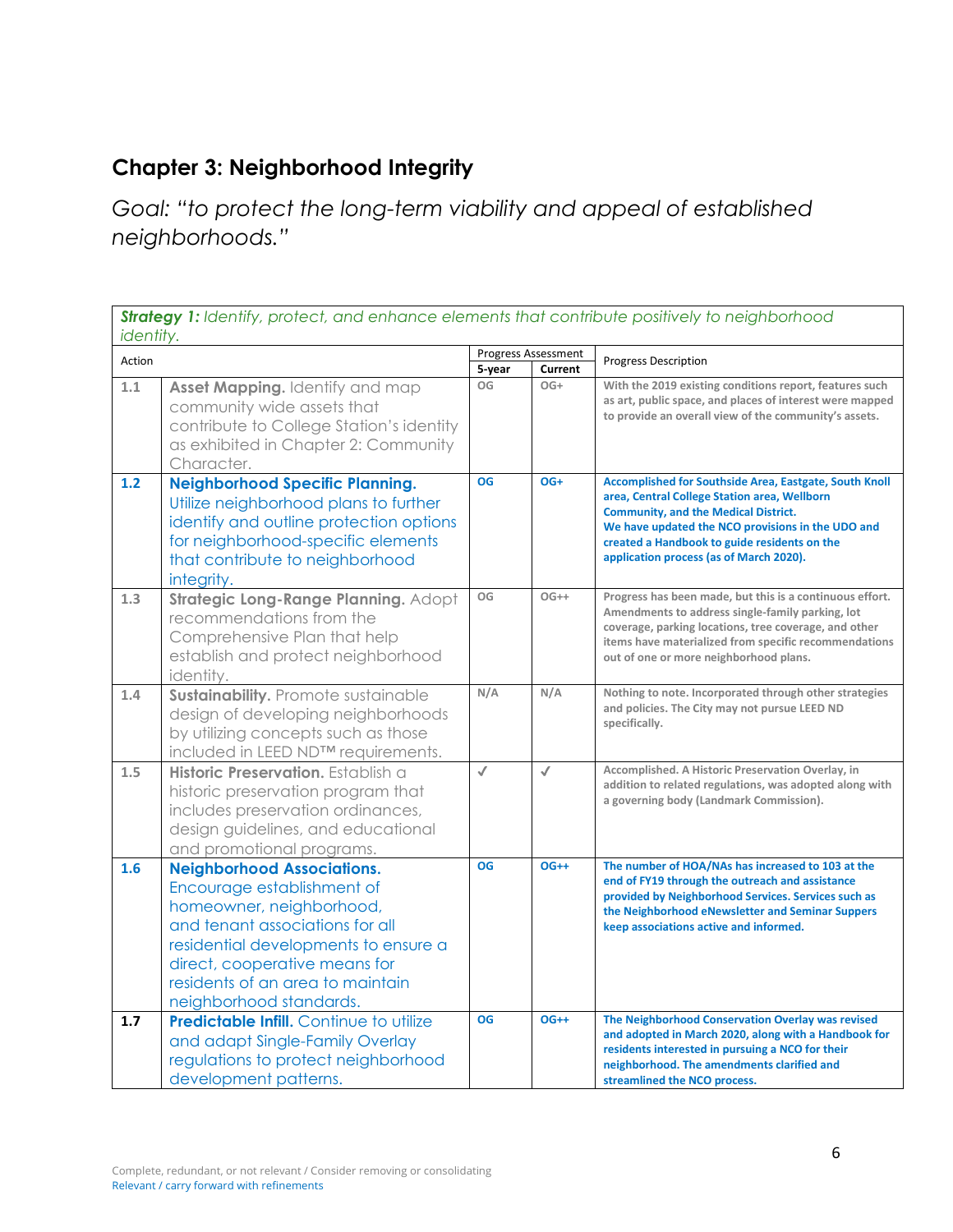| 1.8  | <b>Environmental Protection. Develop</b><br>regulations and incentives that<br>protect and preserve the natural<br>environment in and around College<br>Station including tree preservation,<br>floodplain and greenway<br>management, design flexibility, and<br>growth management policies.                                                                                                                | <b>OG</b> | OG+                     | NAP Natural Areas Protected zoning is used to protect<br>floodplain and wetland areas through the rezoning<br>process. No Adverse Impact regulations protect such<br>areas during the development phase. Linear parks are<br>now being accepted along floodplain and can<br>potentially act as a buffer area so people can access and<br>appreciate the natural features. Incentives area in<br>places for non-residential development to maintain and<br>protect mature trees. |
|------|--------------------------------------------------------------------------------------------------------------------------------------------------------------------------------------------------------------------------------------------------------------------------------------------------------------------------------------------------------------------------------------------------------------|-----------|-------------------------|---------------------------------------------------------------------------------------------------------------------------------------------------------------------------------------------------------------------------------------------------------------------------------------------------------------------------------------------------------------------------------------------------------------------------------------------------------------------------------|
| 1.9  | Transportation Options. Promote multi-<br>modal, context sensitive<br>transportation connectivity to improve<br>safety on neighborhood streets<br>through the adoption of the<br>Thoroughfare Plan; the Bicycle,<br>Pedestrian, and Greenways Master<br>Plan; development regulations; and<br>capital improvement plans that insure<br>these facilities are constructed in<br>accordance with adopted plans. | <b>OG</b> | $OG++$                  | The Bicycle, Pedestrian and Greenways Master Plan was<br>adopted in 2010. Sidewalk fund established in 2011.<br>Numerous CIP projects have been completed to fill-in<br>sidewalk gaps, add new systems, and support Safe<br><b>Routes to School.</b>                                                                                                                                                                                                                            |
| 1.10 | <b>Enhanced Aesthetics. Develop</b><br>standards for streetscaping, perimeter<br>treatment, and signage for new<br>residential subdivisions.                                                                                                                                                                                                                                                                 | ш.        | $\mathbb{L} \mathbb{L}$ | Ordinances were amended to require trees to be<br>planted with residential lots. Townhouse developments<br>may plant the required number of trees in groupings.                                                                                                                                                                                                                                                                                                                 |
| 1.11 | <b>Neighborhood Funding Support.</b><br>Continue to fund and expand the<br>Neighborhood Grants program for<br>neighborhood activities such as<br>gateways, landscaping, and other<br>permit application fees.                                                                                                                                                                                                | <b>OG</b> | $OG++$                  | Neighborhood Services works with HOA and NAs to<br>promote neighborhood identity and health. Area<br>signage has been added for both Southside and<br>Eastgate. Subdivisions, such as Foxfire, have utilized<br>programs like Strong & Sustainable Grant Program to do<br>signage and landscaping improvements.                                                                                                                                                                 |
| 1.12 | Attractive Public Facilities, Enhance<br>the standards for maintenance of<br>public facilities such as streets and<br>parks to ensure that these facilities are<br>attractive assets for a neighborhood.                                                                                                                                                                                                     | N/A       | N/A                     | Nothing to note.                                                                                                                                                                                                                                                                                                                                                                                                                                                                |

|               | <b>Strategy 2:</b> Identify and minimize elements that detract from community identity.                                                                                                                                             |        |                            |                                                                                                 |  |
|---------------|-------------------------------------------------------------------------------------------------------------------------------------------------------------------------------------------------------------------------------------|--------|----------------------------|-------------------------------------------------------------------------------------------------|--|
| Action        |                                                                                                                                                                                                                                     |        | <b>Progress Assessment</b> | <b>Progress Description</b>                                                                     |  |
|               |                                                                                                                                                                                                                                     | 5-year | Current                    |                                                                                                 |  |
| 2.1           | <b>Neighborhood Specific Planning.</b><br>Utilize neighborhood plans to help<br>identify neighborhood-specific issues<br>that detract from neighborhood<br>identity and integrity, and develop<br>options to minimize those issues. | OG     | $OG+$                      | Six neighborhood/district plans were created with<br>varying stages of implementation success.  |  |
| $2.2^{\circ}$ | <b>Housing Maintenance Trends.</b><br>Maintain inventories of housing<br>conditions by neighborhood to<br>monitor trends in housing<br>maintenance and upgrades, as well<br>as signs of deterioration.                              | OG     | $OG+$                      | <b>Community Services provides grants funds to</b><br>repair/maintain single-family properties. |  |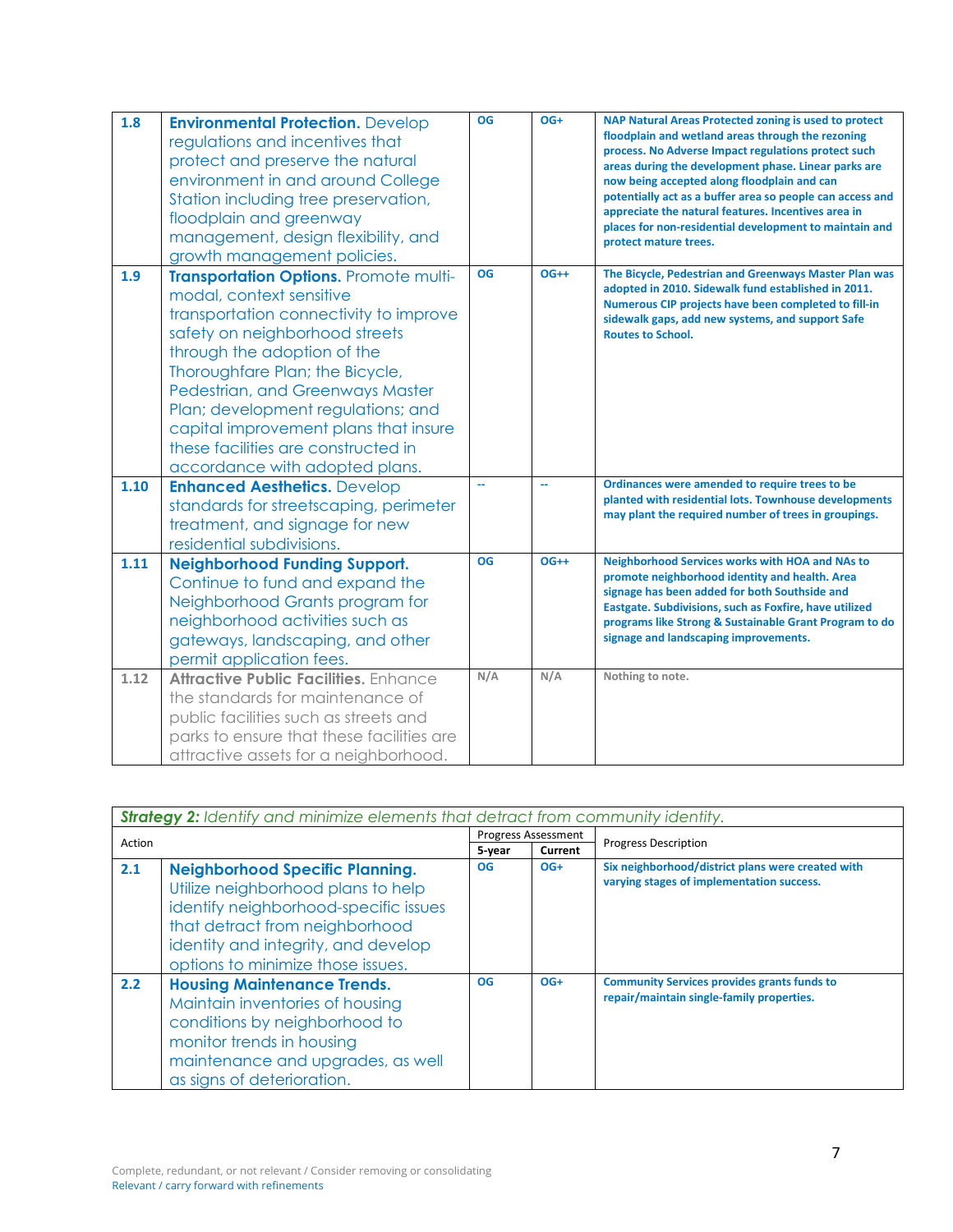| 2.3              | <b>University Growth. Monitor student</b><br>enrollment and student housing trends<br>to track impacts on the local housing<br>market, including pressure for<br>additional student-focused<br>housing in new locations.                                                                                                                                          | <b>OG</b>     | $OG++$                   | Population estimates area calculated monthly which<br>include the student population. This is partially<br>accomplished by observing the number of single-family<br>and multi-family building permits issued. TAMU is also<br>providing additional housing options which impact the<br>utilization of the non-TAMU housing stock city-wide. |
|------------------|-------------------------------------------------------------------------------------------------------------------------------------------------------------------------------------------------------------------------------------------------------------------------------------------------------------------------------------------------------------------|---------------|--------------------------|---------------------------------------------------------------------------------------------------------------------------------------------------------------------------------------------------------------------------------------------------------------------------------------------------------------------------------------------|
| 2.4a             | Code Enforcement. Create an<br>effective code enforcement program<br>that expediently and efficiently<br>resolves code violations, including:<br>o Develop methods to address noise<br>violations - including working with<br>Texas A&M University police - to<br>establish weekend patrols for noise, as<br>well as public intoxication and other<br>violations. | $\checkmark$  | $\overline{\phantom{a}}$ | Nothing to note.                                                                                                                                                                                                                                                                                                                            |
| 2.4 <sub>b</sub> | $\circ$ Create a system for the public to<br>monitor enforcement complaints and<br>track their resolution.                                                                                                                                                                                                                                                        | $\checkmark$  | $\checkmark$             | A citizen portal was established (See-Click-Fix).                                                                                                                                                                                                                                                                                           |
| 2.4c             | $\circ$ Prioritization of enforcement<br>activities based on input from<br>neighborhood plans.                                                                                                                                                                                                                                                                    | OG            | N/A                      | Nothing to note.                                                                                                                                                                                                                                                                                                                            |
| 2.5              | <b>Property Maintenance Standards.</b><br>Increase enforcement resources to<br>ensure that minimum property<br>standards are being upheld.                                                                                                                                                                                                                        | IP            | OG+                      | Nothing to note.                                                                                                                                                                                                                                                                                                                            |
| 2.6              | <b>Public Maintenance Standards.</b><br>Enhance the standards for<br>maintenance of public facilities such<br>as streets and parks to ensure that<br>these facilities are attractive assets for<br>a neighborhood.                                                                                                                                                | N/A           | N/A                      | Nothing to note.                                                                                                                                                                                                                                                                                                                            |
| 2.7              | <b>Absentee-Owner Housing Policies.</b><br>Adopt the strategies found in the<br><b>Strong and Sustainable</b><br>Neighborhoods Report for managing<br>the impacts of rental and absentee<br>owner housing.                                                                                                                                                        | $\mathcal{L}$ | $\checkmark$             | The City maintains a Rental Registration program.                                                                                                                                                                                                                                                                                           |
| 2.8a             | <b>Parking Standards.</b> Develop programs<br>and policies to better manage on-<br>street parking<br>such as:<br>○ Coordinate with Texas A&M<br><b>University regarding construction</b><br>activities and/or special events to<br>prevent excessive on-street parking in<br>adjacent neighborhoods.                                                              | IP            | IP                       | Several streets in the Southside Area have had parking<br>removed due to safety concerns, specifically in regards<br>to Fire access. Public Works' Traffic Engineering has<br>been working on an on-street parking removal process.                                                                                                         |
| 2.8 <sub>b</sub> | o Consider options to streamline<br>neighborhood traffic management<br>processes to address traffic calming<br>and parking concerns in established<br>neighborhoods.                                                                                                                                                                                              | $\checkmark$  | $\mathsf{IP}$            | Public Works has been working on an update to the<br>traffic calming program.                                                                                                                                                                                                                                                               |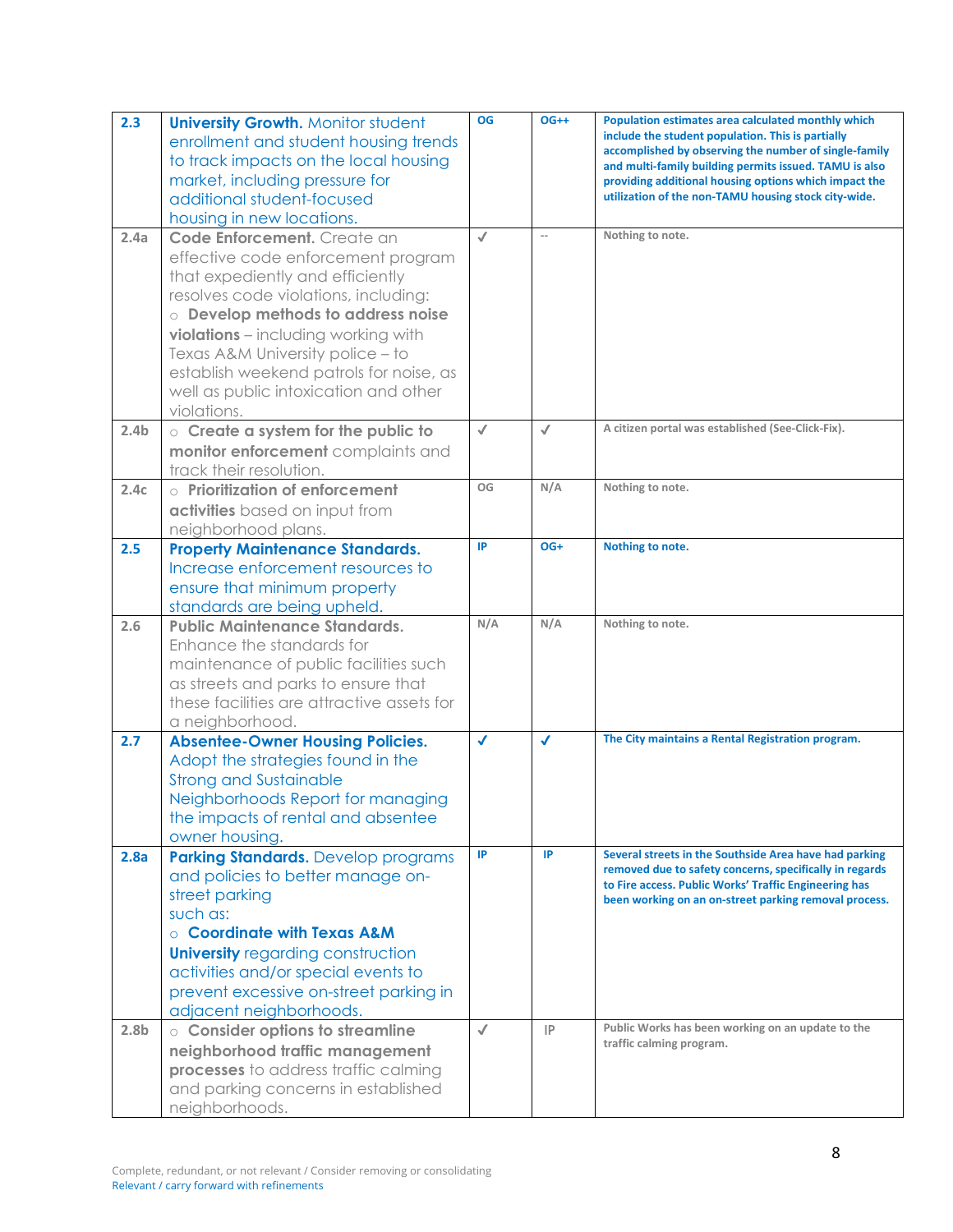*Strategy 3: Identify and implement tools to ensure that infill or redevelopment adjacent to or within a neighborhood is sensitive to its surroundings.*

|        |                                                                                                                                                                                                                                                                                                                                                                                                                  | <b>Progress Assessment</b> |              |                                                                                                                                                             |
|--------|------------------------------------------------------------------------------------------------------------------------------------------------------------------------------------------------------------------------------------------------------------------------------------------------------------------------------------------------------------------------------------------------------------------|----------------------------|--------------|-------------------------------------------------------------------------------------------------------------------------------------------------------------|
| Action |                                                                                                                                                                                                                                                                                                                                                                                                                  | 5-year                     | Current      | <b>Progress Description</b>                                                                                                                                 |
| 3.1    | Asset Mapping. Identify and map<br>areas for redevelopment as outlined<br>in Chapter 2: Community Character.                                                                                                                                                                                                                                                                                                     | OG                         | $\checkmark$ | This initiative was accomplished in the Southside Area,<br>South Knoll, and Eastgate plans.                                                                 |
| 3.2    | <b>Redevelopment.</b> Utilize neighborhood<br>plans to further identify appropriate<br>infill and redevelopment options, as<br>well as to develop appropriate<br>protection options for redevelopment<br>that is incompatible with<br>neighborhood plans.                                                                                                                                                        | IP                         | $OG++$       | This is reflected in the redevelopment area designations<br>in the Future Land Use map.                                                                     |
| 3.3    | <b>Gentrification.</b> Create methods to<br>identify, track, and minimize the<br>undesirable effects of gentrification in<br>established neighborhoods.                                                                                                                                                                                                                                                          | N/A                        | N/A          | Nothing to note.                                                                                                                                            |
| 3.4    | <b>Compatible Infill.</b> Establish<br>development regulations to address<br>the compatibility of infill<br>or redevelopment in established<br>neighborhoods and the transition of<br>land uses around the fringes of such<br>neighborhoods, including regulations<br>relating to height, setback, buffering,<br>architectural style, lot coverage,<br>landscape protection, and other<br>development standards. |                            | $OG++$       | Buffering, landscaping, and height protection<br>ordinances added and refined in recent years. The<br>single-family height protection was modified in 2018. |
| 3.5    | <b>Regulatory Obstacles.</b> Evaluate City<br>codes to identify and remove<br>regulatory obstacles to desired,<br>compatible infill development and<br>revitalization activity.                                                                                                                                                                                                                                  | $\overline{a}$             | $\checkmark$ | For the last couple of years PDS has been working to<br>streamline the UDO under P&Z's direction.                                                           |

|        | <b>Strategy 4:</b> Develop, implement and maintain, through regular review, neighborhood plans.                                                                                                                                                                                           |        |                                       |                                                                                                                                       |  |
|--------|-------------------------------------------------------------------------------------------------------------------------------------------------------------------------------------------------------------------------------------------------------------------------------------------|--------|---------------------------------------|---------------------------------------------------------------------------------------------------------------------------------------|--|
| Action |                                                                                                                                                                                                                                                                                           | 5-year | <b>Progress Assessment</b><br>Current | <b>Progress Description</b>                                                                                                           |  |
| 4.1    | Neighborhood Programming. Establish<br>a neighborhood program that<br>provides a single point of entry into<br>the City organization oriented to<br>addressing neighborhood issues and<br>coordination of all City programs.                                                              |        |                                       | Neighborhood Services serves as the go-to point of<br>contact for residents.                                                          |  |
| 4.2    | <b>Public Engagement. Create</b><br>communication, education, and<br>training programs for neighborhood<br>representatives to encourage stability,<br>cross-communication, and<br>development of skills to help<br>neighborhoods make the best use of<br>the resources available to them. | J      | $OG++$                                | Training is available. Services such as the Neighborhood<br>eNewsletter and Seminar Suppers keep associations<br>active and informed. |  |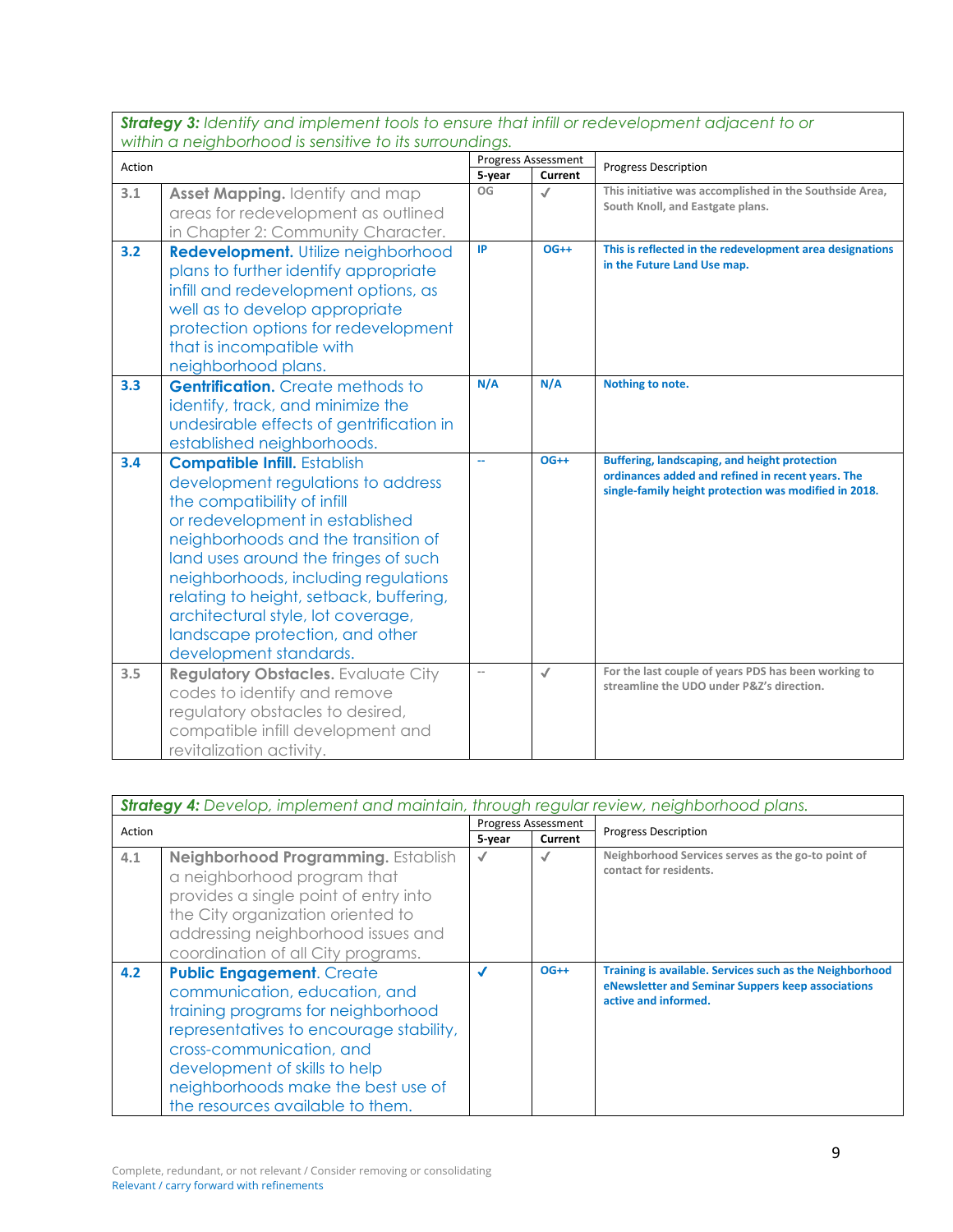| 4.3 | Develop programs to increase public<br>engagement in the planning<br>process to keep citizens aware of<br>development issues as they arise so<br>that there is adequate time for review<br>and understanding by the citizens<br>before construction occurs.<br>Data Monitoring. Improve data<br>collection and mapping regarding<br>neighborhood opportunities and                                         | IP        | 44    | Nothing to note.                                     |
|-----|------------------------------------------------------------------------------------------------------------------------------------------------------------------------------------------------------------------------------------------------------------------------------------------------------------------------------------------------------------------------------------------------------------|-----------|-------|------------------------------------------------------|
| 4.4 | challenges.<br><b>Neighborhood Specific Planning.</b>                                                                                                                                                                                                                                                                                                                                                      | <b>OG</b> | $OG+$ | Accomplished for the six neighborhood/district plans |
|     | Establish neighborhood-specific plans<br>which provide clear guidance for<br>evaluating the appropriateness and<br>compatibility of individual<br>developments and their particular<br>intensities and impacts within the<br>context of the existing, desired<br>community identity and conditions.                                                                                                        |           |       | established.                                         |
| 4.5 | <b>Character-Based Development.</b><br>Adopt a character-based approach<br>to development regulation as outlined<br>in Chapter 2: Community Character<br>to increase flexibility and ease and<br>encourage the implementation of<br>planned developments which feature<br>mixing of housing types and<br>integration of other supportive uses<br>and neighborhood amenities in a<br>well-designed setting. | N/A       | N/A   | Not pursued.                                         |

### **Chapter 4: Economic Development**

As recommended in 5-year Evaluation and Appraisal, Chapter 4 was replaced with the adopted Economic Development Master Plan (2013). That master plan contains a set of recommendations and actions around six strategic initiatives.

- 1. Sustain and Enhance Quality of Life
- 2. Support and Partner with Texas A&M University and the Texas A&M University System
- 3. Support Retail Development
- 4. Support and Stimulate Biotechnology Research and Advanced Manufacturing
- 5. Support and Stimulate Health and Wellness Market; and
- 6. Support and Stimulate Sports, Entertainment, and Hospitality Market

An update to the Economic Development Master Plan was adopted in May 2020.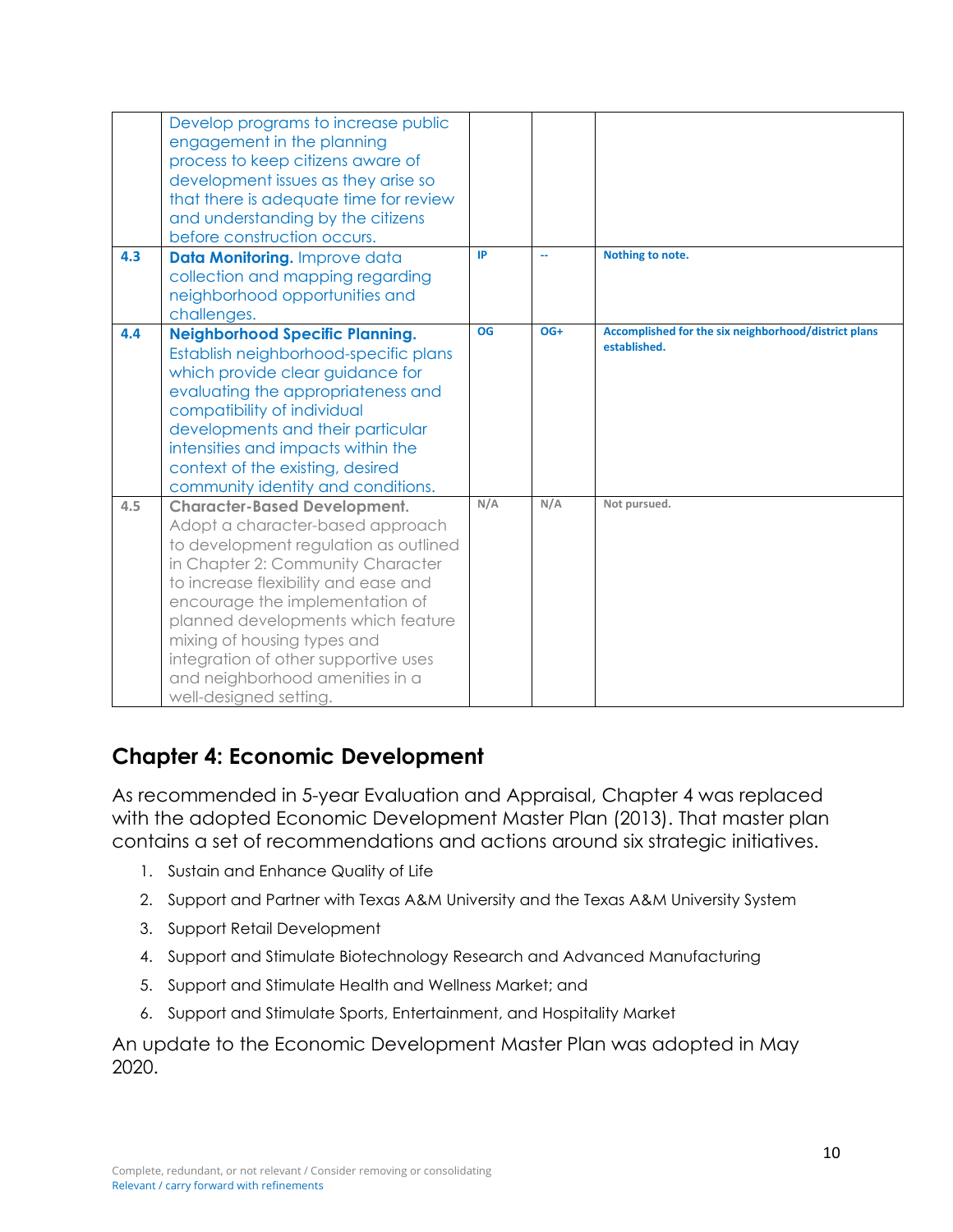## **Chapter 5: Parks, Greenways and the Arts**

*Goal: "diversity of parks, greenways and the arts for leisure and recreation as well as for entertainment, education and culture to achieve a high quality of life for all residents and visitors."* 

|        | <b>Strategy 1:</b> Maintain and expand the parks and recreation system as well as its facilities and<br>programs consistent with growth expectations.                                                                                                                                                                                                                                                                                                                                                                                                                                                                    |              |                            |                                                                                                                                                                                                                                                                                                                                                                                        |  |
|--------|--------------------------------------------------------------------------------------------------------------------------------------------------------------------------------------------------------------------------------------------------------------------------------------------------------------------------------------------------------------------------------------------------------------------------------------------------------------------------------------------------------------------------------------------------------------------------------------------------------------------------|--------------|----------------------------|----------------------------------------------------------------------------------------------------------------------------------------------------------------------------------------------------------------------------------------------------------------------------------------------------------------------------------------------------------------------------------------|--|
| Action |                                                                                                                                                                                                                                                                                                                                                                                                                                                                                                                                                                                                                          |              | <b>Progress Assessment</b> | <b>Progress Description</b>                                                                                                                                                                                                                                                                                                                                                            |  |
|        |                                                                                                                                                                                                                                                                                                                                                                                                                                                                                                                                                                                                                          | 5-year       | Current                    |                                                                                                                                                                                                                                                                                                                                                                                        |  |
| 1.1    | Plan Update. Complete an update of<br>the 2003 Recreation, Park, and Open<br>Space Master Plan.                                                                                                                                                                                                                                                                                                                                                                                                                                                                                                                          | $\checkmark$ | √                          | Accomplished in 2011. The current plan spans 2011-<br>2020. Another update is launching in late 2020 through<br>2021.                                                                                                                                                                                                                                                                  |  |
| 1.2    | Needs Assessment. In addition to<br>periodic plan review and updates, a<br>comprehensive, community-wide<br>needs assessment should be<br>completed at least every five years to<br>evaluate facilities and programs<br>provided by the Parks and Recreation<br>Department.                                                                                                                                                                                                                                                                                                                                              | <b>OG</b>    | $OG++$                     | Parks conducts needs assessments and will continue to<br>do so with their Master Plan update.                                                                                                                                                                                                                                                                                          |  |
| 1.3    | Secure more Parkland. Continue to<br>provide adequate land for future<br>neighborhood, community, and<br>regional park development. The<br><b>Parkland Dedication Ordinance</b><br>should continue to ensure community<br>and neighborhood parkland<br>dedication in the City limits<br>and the Extraterritorial Jurisdiction.<br>Additional methods should be used to<br>supplement this effort in order to<br>acquire prime parkland that is quickly<br>disappearing through land<br>development. This can be achieved<br>through the Capital Improvements<br>Program, public and private<br>partnerships, and grants. | OG           | $OG++$                     | Linear Park are now being accepted for parkland<br>dedication which are helping to boost the trail system in<br><b>College Station.</b>                                                                                                                                                                                                                                                |  |
| 1.4    | <b>Park Development and Enhancement.</b><br>Invest in the rejuvenation of existing<br>parks as well as complete<br>improvements already detailed in<br>previously approved master plans for<br>specific parks and recreation facilities.<br>Also develop additional master plans<br>as appropriate (e.g., for future park<br>development in the vicinity of the<br>Rock Prairie Landfill once it closes, and<br>for a skate park).                                                                                                                                                                                       | OG           | OG+                        | Parks such as Brothers Pond and Crompton, along with<br>many others, have undergone revitalization projects to<br>replace and enhance the on-site amenities. New parks<br>have come into the system since the Plan's adoption<br>such as Castlerock and Reatta Meadows. Design for the<br><b>Southeast Community Park is completed and</b><br>construction timing is to be determined. |  |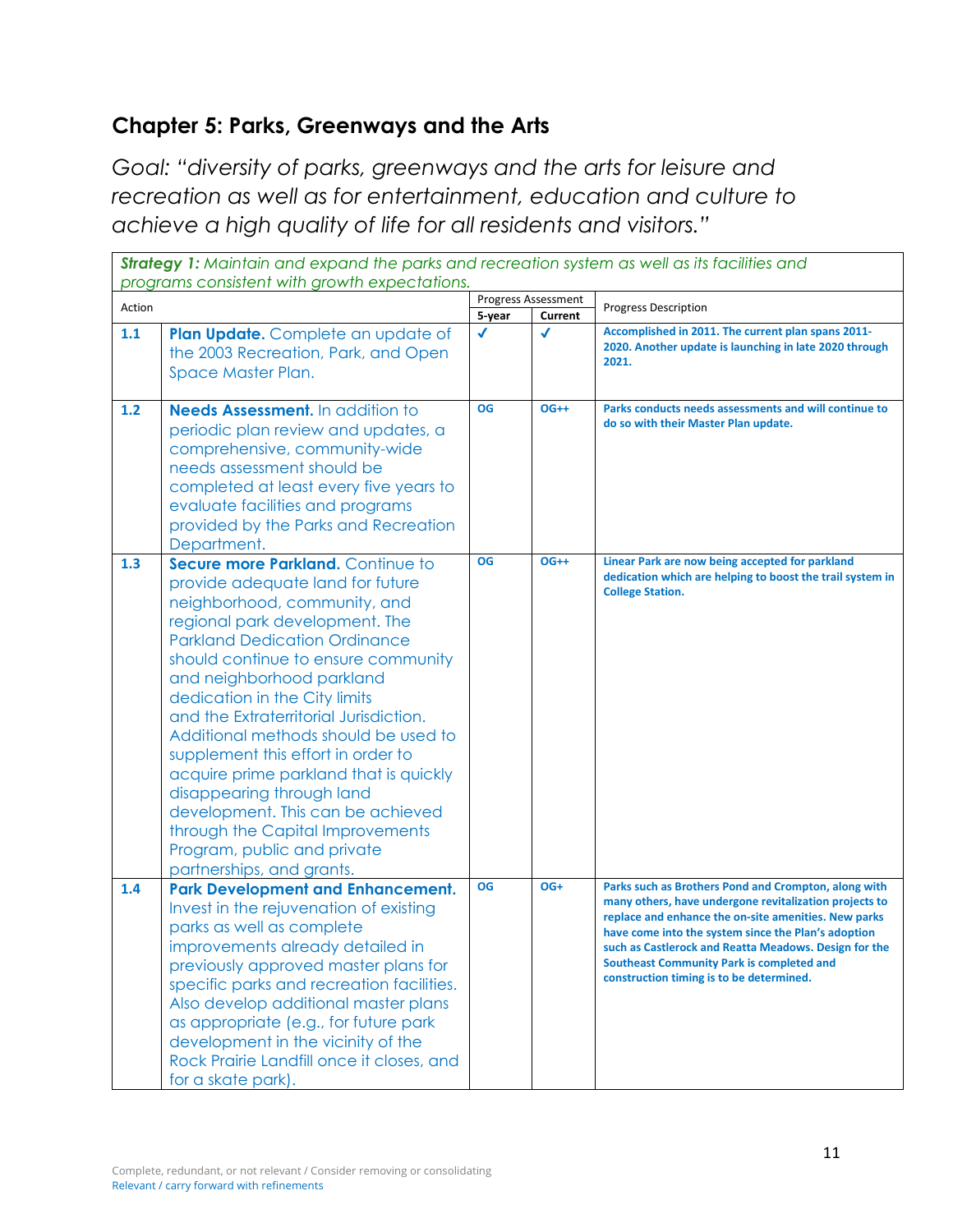| 1.5  | <b>New and Enhanced Programs. Pursue</b><br>new programs and ongoing priorities<br>that meet the needs of a growing and<br>changing population.                                                                                                                                                                       | <b>OG</b>    | $OG++$       | The Parks & Recreation Department provides<br>educational and activity-based programs.                                                                                                                                              |
|------|-----------------------------------------------------------------------------------------------------------------------------------------------------------------------------------------------------------------------------------------------------------------------------------------------------------------------|--------------|--------------|-------------------------------------------------------------------------------------------------------------------------------------------------------------------------------------------------------------------------------------|
| 1.6  | <b>Coordinated Improvements and</b><br>Programming. Implement new and<br>improved facilities and programs with<br>other agencies and entities where<br>mutually beneficial partnership<br>opportunities are available.                                                                                                | <b>OG</b>    | OG+          | YMCA partnerships have been discussed.                                                                                                                                                                                              |
| 1.7  | Role of the Private Sector. Encourage<br>the provision of parks facilities and<br>programs that are unique or where<br>demand exceeds supply through<br>private sponsorship or investment<br>such as additional swimming pools, a<br>water park, or athletic fields.                                                  | <b>OG</b>    | цü           | Nothing to note.                                                                                                                                                                                                                    |
| 1.8  | Park Maintenance. Further refine park<br>maintenance standards that address<br>growing needs of parks and facilities<br>by optimizing and re-evaluating level<br>of service standards.                                                                                                                                | $\checkmark$ | $\checkmark$ | Maintenance standards have been developed and are<br>included in the Parks and Recreation Master Plan.                                                                                                                              |
| 1.9  | <b>Communication and Marketing.</b><br>Enhance awareness and accessibility<br>to programs and facilities through the<br>City's website, publications and<br>media outlets.                                                                                                                                            | <b>OG</b>    | $OG++$       | In 2019, the Parks webpage was replaced. The Parks<br>Guide is produced twice per year which provides details<br>on upcoming Parks events and facility information, as<br>well as additional information about other City services. |
| 1.10 | <b>Resource Protection and</b><br><b>Sustainability.</b> Continue to program<br>and budget for streetscape<br>and gateway projects that include<br>the planting of native trees and other<br>vegetation to improve<br>neighborhoods, transportation<br>corridors and other public places to<br>create a greener City. | OG           | $OG+$        | The City has worked with TxDOT to provide street trees.<br>The City currently allows limited landscaping in the right<br>of way or adjacent easements.                                                                              |

| <b>Strategy 2:</b> Preserve and enhance the greenways system of linear open spaces and trails for their |        |                     |                             |  |  |
|---------------------------------------------------------------------------------------------------------|--------|---------------------|-----------------------------|--|--|
| intrinsic and functional value.                                                                         |        |                     |                             |  |  |
| Action                                                                                                  |        | Progress Assessment | <b>Progress Description</b> |  |  |
|                                                                                                         | 5-year | Current             |                             |  |  |

| Action |                                                                                                                                                                                                                                                                            | . . 05. CJJ , 199699. C. . 1 |         | <b>Progress Description</b>                                                                                                                                                                                                                                                                             |
|--------|----------------------------------------------------------------------------------------------------------------------------------------------------------------------------------------------------------------------------------------------------------------------------|------------------------------|---------|---------------------------------------------------------------------------------------------------------------------------------------------------------------------------------------------------------------------------------------------------------------------------------------------------------|
|        |                                                                                                                                                                                                                                                                            | 5-year                       | Current |                                                                                                                                                                                                                                                                                                         |
| 2.1    | Plan Update. Complete an update to<br>the 1999 Greenways Master Plan.                                                                                                                                                                                                      |                              |         | The Greenways Master Plan was incorporated into the<br>Bicycle, Pedestrian, and Greenways (BPG) Master Plan<br>that was created in 2010. The Plan was updated in<br>2018.                                                                                                                               |
| 2.2    | Target Natural Corridors. Designate<br>key areas as "natural corridors" for<br>phased greenway acquisition and<br>development (specifically, the portion<br>of Carter Creek from University<br>Drive (SH 60) to the confluence with<br>the Navasota River, and Lick Creek, |                              | $OG++$  | Natural corridors were designated in the BPG Master<br>Plan. Property has been acquired along various creek<br>corridors including over 100 acres along Carter Creek<br>Additional property is still needed in fee simple or<br>public access easements for proposed trails along<br>various corridors. |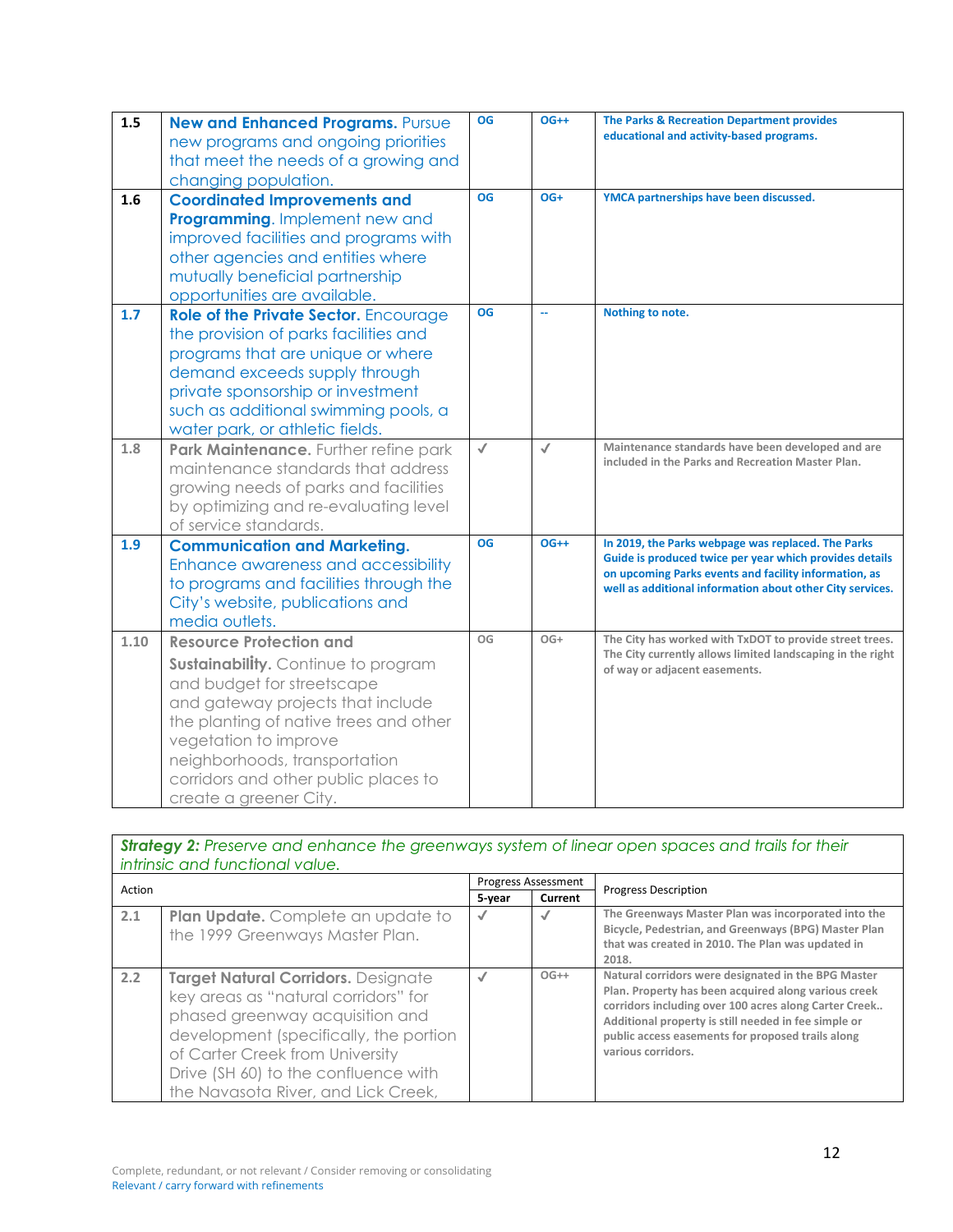|     | from Pebble Creek Subdivision to the                                                                                                                                                                                                                                                                                                                                                                                                                                                           |                   |           |                                                                                                                                                                                                                                                                                                                                                                                                                                                              |
|-----|------------------------------------------------------------------------------------------------------------------------------------------------------------------------------------------------------------------------------------------------------------------------------------------------------------------------------------------------------------------------------------------------------------------------------------------------------------------------------------------------|-------------------|-----------|--------------------------------------------------------------------------------------------------------------------------------------------------------------------------------------------------------------------------------------------------------------------------------------------------------------------------------------------------------------------------------------------------------------------------------------------------------------|
|     | confluence with the Navasota River).                                                                                                                                                                                                                                                                                                                                                                                                                                                           |                   |           |                                                                                                                                                                                                                                                                                                                                                                                                                                                              |
| 2.3 | <b>Focus on Acquisition. Determine</b><br>additional methods to secure<br>greenways that will help to establish<br>the system. Utilization of grants, public<br>and private partnerships, and the<br>Capital Improvements Program should<br>continue. Building incentives that<br>encourage developers to design and<br>build greenway trails. Connections<br>between developments should be<br>explored, as well as overlay zones,<br>annexation opportunities and<br>conservation easements. | OG                | $OG++$    | The Bicycle, Pedestrian, and Greenways Master Plan<br>highlighted methods to protect greenways. They<br>include private ownership using land use and zoning<br>regulations, private ownership with public access<br>easements where trails are proposed and public<br>ownership when other methods won't protect the<br>greenway. All methods are being used. Developers are<br>also now using parkland development funds to design<br>and construct trails. |
| 2.4 | <b>Amend Ordinances.</b> Amend the<br>drainage ordinance to include<br>corridor widths and channel<br>guidelines to protect greenways.<br>Amend the Parkland Dedication<br>Ordinance to complement recreation<br>opportunities available in greenways.                                                                                                                                                                                                                                         |                   | N/A       | Riparian area protection was explored by staff in 2009<br>but no direction was given to move forward at that<br>time. The Parkland Dedication Ordinance was updated<br>in 2019.                                                                                                                                                                                                                                                                              |
| 2.5 | <b>Implement Key Connections. Create</b><br>connections between key elements of<br>the parks and recreation system and<br>key destinations.                                                                                                                                                                                                                                                                                                                                                    | u.                | $OG++$    | Key connections have been completed in different areas<br>of the City to link parks using the trail system. Examples<br>include the trail along FM 2818 that connects Bee Creek<br>Park and to Southwest Park and a recent connection<br>between Larry Ringer Library and Georgie K Fitch Park.                                                                                                                                                              |
| 2.6 | <b>Careful Design and Accessibility.</b><br>Design and construct sustainable and<br>accessible trails that minimize<br>environmental impact and promote<br>scenic views and special features.<br>Encourage developments that are<br>oriented towards and designed for<br>accessibility to greenway trails.                                                                                                                                                                                     | <b>OG</b>         | <b>OG</b> | On-going.<br>Trails are required to be built using concrete.                                                                                                                                                                                                                                                                                                                                                                                                 |
| 2.7 | Attention to Maintenance. Develop<br>maintenance standards for<br>greenways and trails. Costs of ongoing<br>maintenance should be addressed<br>through initial budgeting for new or<br>extended greenway segments.                                                                                                                                                                                                                                                                             | $\qquad \qquad -$ | $OG++$    | Draft standards were developed with staff and need to<br>be finalized                                                                                                                                                                                                                                                                                                                                                                                        |
| 2.8 | <b>Coordination at all Levels. Promote</b><br>cross-jurisdictional and inter-agency<br>coordination on greenways<br>acquisition, maintenance, funding<br>and network expansion. Encourage<br>neighborhood associations and other<br>organizations to assist with upkeep<br>(adoption programs) and inventory<br>(wildlife, vegetation, wetlands and<br>other natural features).                                                                                                                | OG                | $OG++$    | The creation of the Metropolitan Planning Organization<br><b>Active Transportation Advisory Panel has created</b><br>additional inter-agency coordination and planning. This<br>includes collaboration with the City of Bryan and Texas<br>A&M University on planning key connections across<br>jurisdictions.<br>The Adopt-A-Greenway program was created to<br>encourage individuals and organizations to help keep<br>our greenways and parks clean.      |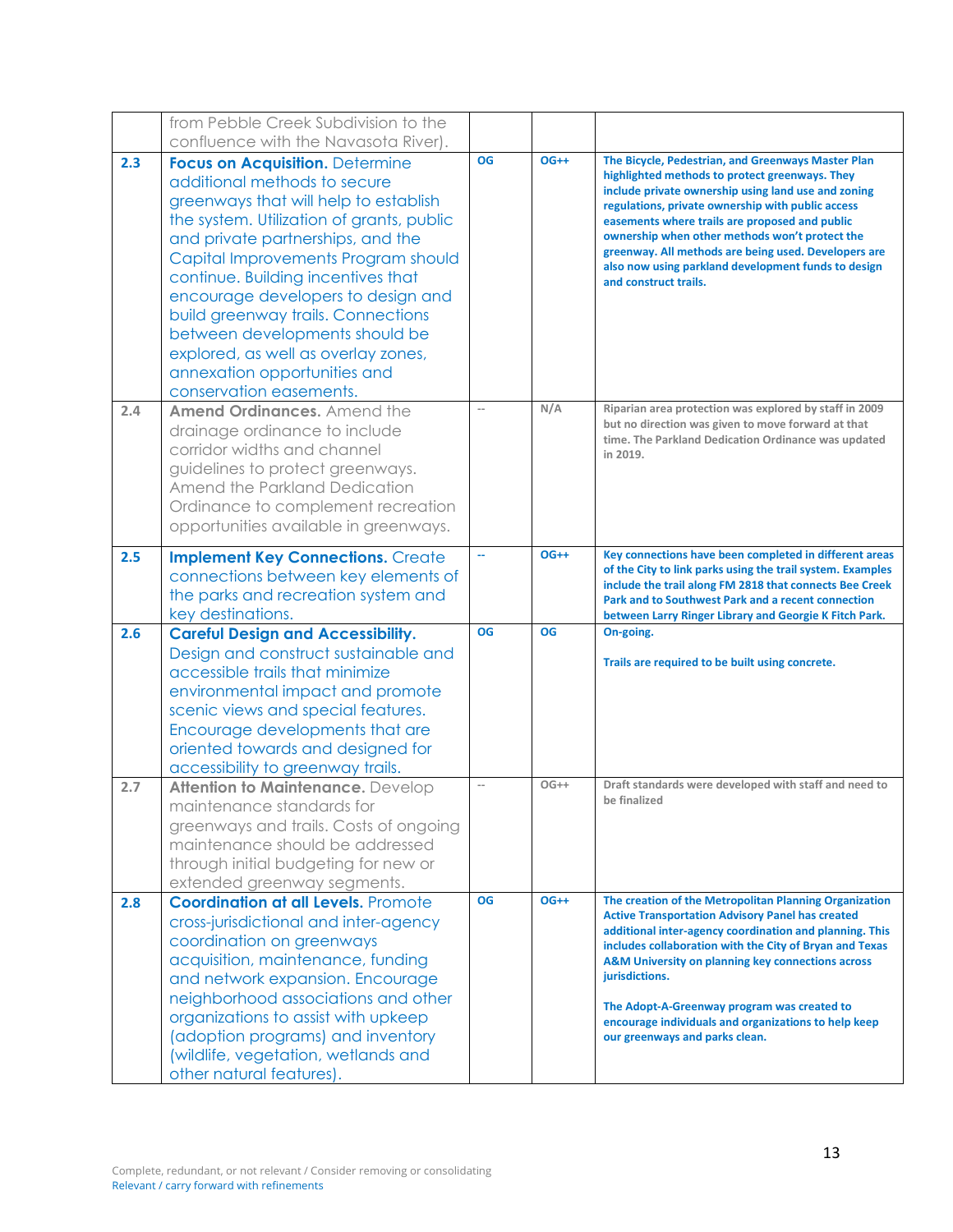*Strategy 3: Create and promote the arts through entertainment, educational and cultural opportunities that serve a variety of interests and abilities.* Action Progress Assessment<br>
Action **Progress Assessment**<br> **Action Progress Description 3.1 Leadership and Partnership.** Continue the City's direct engagement, promotion and support of local and regional arts through representation on the Board of Directors of the Arts Council of Brazos Valley (ACBV), and through direct annual budget allocations to the Arts Council of Brazos Valley from the City's hotel occupancy tax revenue. **OG Art installations have been focused at Veteran's Park and Northgate since Plan adoption. 3.2 Facility Potential.** Determine whether the City, potentially in coordination with one or more other partners, should develop a performing arts facility. It should also be determined whether the City's anticipated new convention center (to be at the redeveloped Chimney Hill Shopping Center on University Drive) can and will include a performing arts component with appropriate space and design (e.g., theater/stage size and seating range, potential dual large and small performance spaces), either initially or through potential future expansion phases. ✔ **N/A Nothing to note. 3.3 Wolf Pen Creek District.** Continue to promote the multi-purpose mission of the Wolf Pen Creek District, particularly the City's intent as an area to live, work, and play. **OG N/A Nothing to note. The portion of the park closer to Dartmouth was developed as an outdoor event space with a trail and lighting. 3.4 Northgate Promotion.** Continue to implement the Northgate Redevelopment Implementation Plan, particularly as it relates to promotion of a live music scene in the area, and especially to provide opportunities for local talent. **N/A N/A Nothing to note. 3.5 Redevelopment Opportunities.**  Through anticipated redevelopment activity in coming years, especially where older apartment blocks are likely to be redone in similar or new land uses and/or use mixes, monitor opportunities to incorporate arts space or other components into **Nothing to note.** 

redeveloped sites.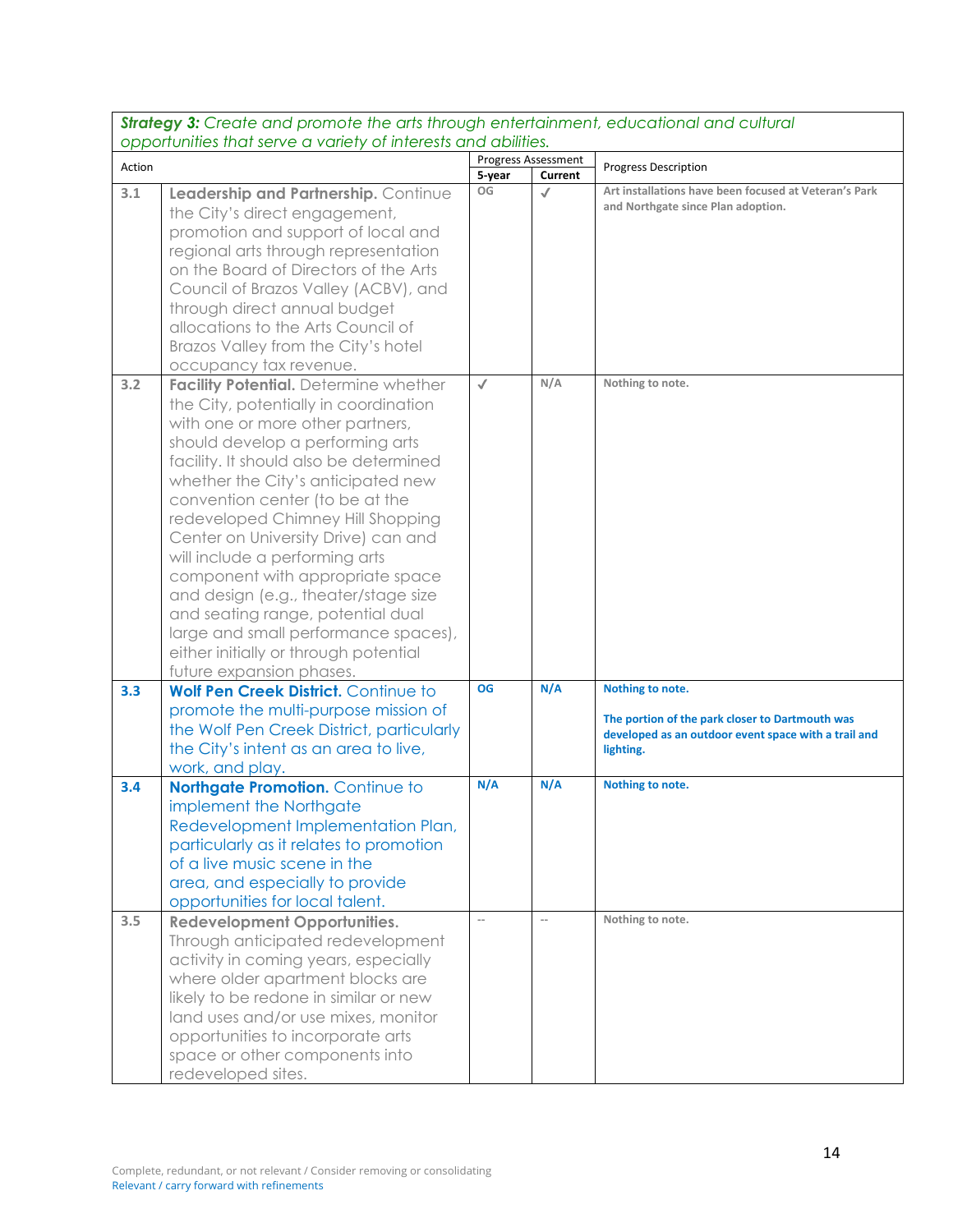| 3.6 | Arts Related Programming. Continue<br>the City's role in nurturing young local<br>artists and offering leisure and<br>educational activities to adults and<br>seniors, such as through the Senior Xtra<br>Education program.                                                              | OG | $OG+$  | Nothing to note.                                                                                                                                                                                                                                                    |
|-----|-------------------------------------------------------------------------------------------------------------------------------------------------------------------------------------------------------------------------------------------------------------------------------------------|----|--------|---------------------------------------------------------------------------------------------------------------------------------------------------------------------------------------------------------------------------------------------------------------------|
| 3.7 | <b>Direct Promotion.</b> Continue direct<br>promotion of local cultural and<br>entertainment offerings through the<br>City's own website, and in<br>coordination with the Bryan-College<br><b>Station Convention &amp; Visitors Bureau.</b>                                               | OG | $OG++$ | The City promotes local arts and entertainment through<br>the City's updated website and social media. The City<br>collaborates with Experience BCS, the Arts Council, and<br>other organizations to promote local and community-<br>wide events and entertainment. |
| 3.8 | City Staff Support. Continue to provide<br>direct staff support for arts and<br>cultural offerings.                                                                                                                                                                                       | OG | $OG++$ | Nothing to note.                                                                                                                                                                                                                                                    |
| 3.9 | <b>Public Art.</b> The City should continue to<br>support a community-wide installation<br>and maintenance program in<br>conjunction with the Arts Council of<br>Brazos County, the City of Bryan, Texas<br>A&M University, Brazos Valley, and the<br>Texas Department of Transportation. | OG | $OG+$  | Installations have been focused in Veteran's Park and<br>Northgate.                                                                                                                                                                                                 |

# **Chapter 6: Transportation**

*Goal: "improved mobility through a safe, efficient, and wellconnected multimodal transportation system designed to be sensitive to the surrounding land uses"* 

| <b>Strategy 1:</b> Develop, implement and maintain, through regular review, a multi-modal<br>transportation plan that supports the planned growth and development pattern. |                                            |           |                            |                                                                              |
|----------------------------------------------------------------------------------------------------------------------------------------------------------------------------|--------------------------------------------|-----------|----------------------------|------------------------------------------------------------------------------|
| Action                                                                                                                                                                     |                                            |           | <b>Progress Assessment</b> | <b>Progress Description</b>                                                  |
|                                                                                                                                                                            |                                            | 5-year    | Current                    |                                                                              |
| 1.1                                                                                                                                                                        | Thoroughfare Plan. Adopt and               | OG        |                            | The plan was adopted with the 2009 Comprehensive                             |
|                                                                                                                                                                            | implement the Thoroughfare Plan.           |           |                            | plan and later updated with the MPO 2050<br><b>Thoroughfare Concept.</b>     |
| 1.2                                                                                                                                                                        | <b>Future Planning.</b> Amend the          | <b>OG</b> | $OG++$                     | Periodic amendments have been approved by Council                            |
|                                                                                                                                                                            | Thoroughfare Plan as necessary as          |           |                            | to make incremental adjustments to keep the plan<br>responsive and relevant. |
|                                                                                                                                                                            | neighborhood, district, corridor, and      |           |                            |                                                                              |
|                                                                                                                                                                            | master plans are adopted by the City.      |           |                            |                                                                              |
| 1.3                                                                                                                                                                        | Project Programming. Maintain and          | OG        | $OG++$                     | Updates are made as needed.                                                  |
|                                                                                                                                                                            | amend as necessary the City's various      |           |                            |                                                                              |
|                                                                                                                                                                            | programs (Bryan-College Station            |           |                            |                                                                              |
|                                                                                                                                                                            | <b>Metropolitan Planning Organization</b>  |           |                            |                                                                              |
|                                                                                                                                                                            | <b>Transportation Improvement</b>          |           |                            |                                                                              |
|                                                                                                                                                                            | Program, Capital Improvements              |           |                            |                                                                              |
|                                                                                                                                                                            | Program, etc.) used to fund projects.      |           |                            |                                                                              |
| 1.4                                                                                                                                                                        | <b>Monitor Trends.</b> Continue to collect | <b>OG</b> | $OG+$                      | <b>Limited monitoring occurs with Existing Conditions</b>                    |
|                                                                                                                                                                            | and monitor transportation data            |           |                            | reports, updates to the Bike-Ped-Greenways Master                            |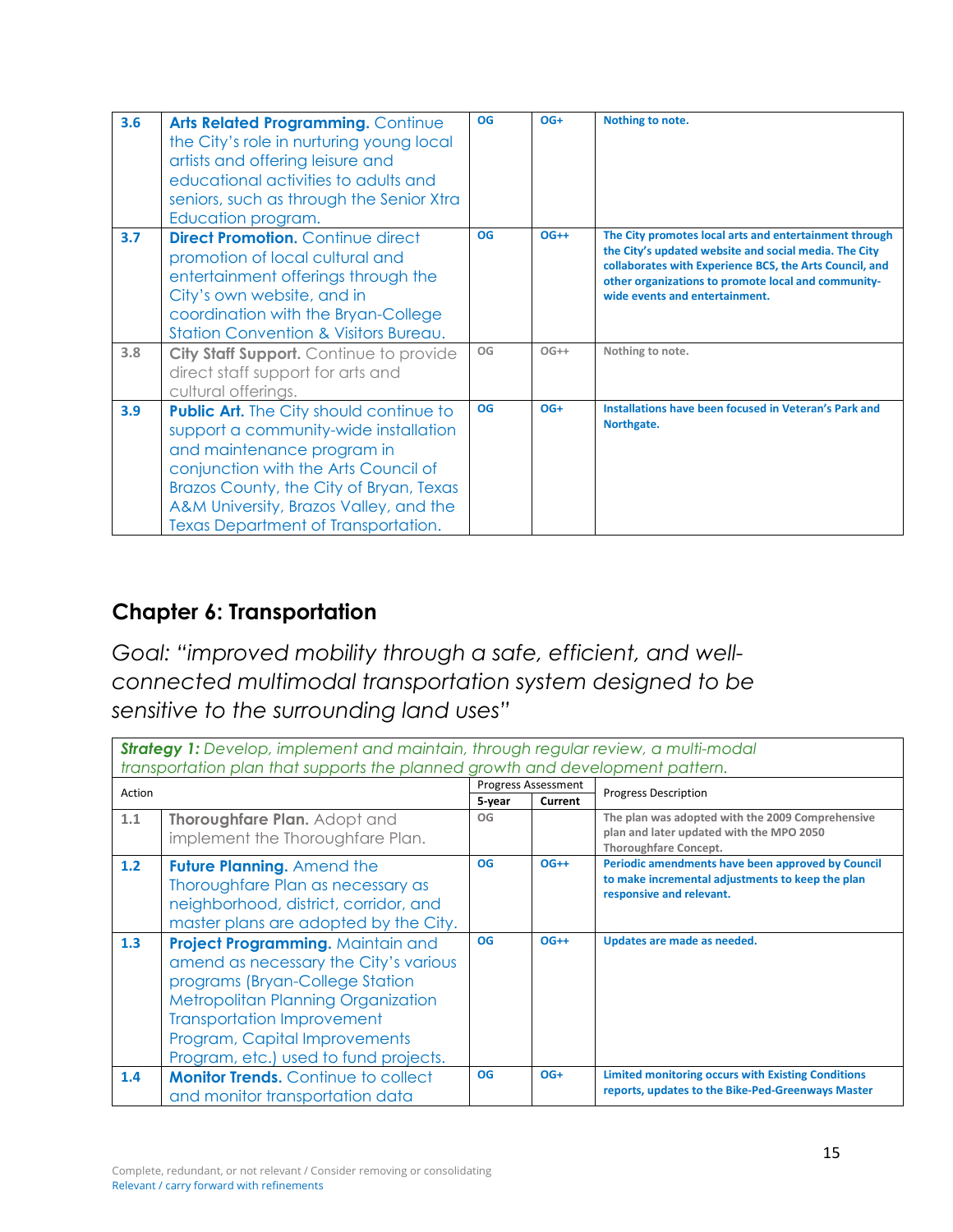| including vehicle miles traveled, traffic<br>counts, levels of service, transit<br>ridership, and pedestrian and bicycle<br>facility usage, crashes.                                                                                                                                                                                                          |    |       | Plan, TIAs as submitted, and warrant studies as<br>performed by Public Works.                                                                                                                                                                                                                                                                                                                                                                                                                                                                                  |
|---------------------------------------------------------------------------------------------------------------------------------------------------------------------------------------------------------------------------------------------------------------------------------------------------------------------------------------------------------------|----|-------|----------------------------------------------------------------------------------------------------------------------------------------------------------------------------------------------------------------------------------------------------------------------------------------------------------------------------------------------------------------------------------------------------------------------------------------------------------------------------------------------------------------------------------------------------------------|
| <b>Context Sensitive Solutions.</b> Amend as<br>1.5<br>necessary, the various tools used to<br>implement the Thoroughfare Plan to<br>ensure context sensitive solutions are<br>employed. These include the<br>Unified Development Ordinance, the<br><b>Bryan-College Station Unified Design</b><br>Guidelines, and the City's project<br>development process. | OG | $OG+$ | Block length ordinance have been amended to increase<br>block lengths for medium-density residential<br>development (2013). A Public Way option was created<br>to allow for private street development to supplement<br>the Thoroughfare Plan while not adding to the City's<br>maintenance (2011).<br>Revised right-of-way widths were provided in the 2012<br>version of BCS Unified Design Guidelines. Street cross<br>sections were updated and simplified in 2015 but have<br>not yet been incorporated into the BCS Unified Design<br><b>Guidelines.</b> |

|        | <b>Strategy 2: Reduce and manage traffic congestion.</b>                                                                                                                                                                                                                                       |                            |              |                                                                                                                                                                                                                                                                                                     |  |  |
|--------|------------------------------------------------------------------------------------------------------------------------------------------------------------------------------------------------------------------------------------------------------------------------------------------------|----------------------------|--------------|-----------------------------------------------------------------------------------------------------------------------------------------------------------------------------------------------------------------------------------------------------------------------------------------------------|--|--|
| Action |                                                                                                                                                                                                                                                                                                | <b>Progress Assessment</b> |              | <b>Progress Description</b>                                                                                                                                                                                                                                                                         |  |  |
|        |                                                                                                                                                                                                                                                                                                | 5-year                     | Current      |                                                                                                                                                                                                                                                                                                     |  |  |
| 2.1    | Thoroughfare Plan. Adopt and                                                                                                                                                                                                                                                                   | OG                         | $\checkmark$ | The plan was adopted with the 2009 Comprehensive<br>plan and later updated in 2015 and 2017.                                                                                                                                                                                                        |  |  |
|        | implement the Thoroughfare Plan.                                                                                                                                                                                                                                                               |                            |              |                                                                                                                                                                                                                                                                                                     |  |  |
| 2.2    | Monitor Trends. Continue to collect<br>and monitor transportation data<br>including vehicle miles traveled, traffic<br>counts, levels of service, transit<br>ridership, and pedestrian and bicycle<br>facility usage, crashes.                                                                 | OG                         | $OG+$        | This is a continuous effort on behalf of the Traffic<br>Engineer. Additional data is collected in regards to the<br>bike and pedestrian activity through the annual<br>Community Survey conducted by the City Manager's<br>office.                                                                  |  |  |
| 2.3    | <b>Access Management. Promote</b><br>access management strategies where<br>appropriate to preserve modal<br>efficiency throughout the<br>thoroughfare system.                                                                                                                                  | <b>OG</b>                  |              | Nothing to note.                                                                                                                                                                                                                                                                                    |  |  |
| 2.4    | Traffic Control Technology. Install a<br>state-of-the-art computerized traffic<br>control system including signal<br>synchronization.                                                                                                                                                          | IP                         | $\sqrt{ }$   | A system is now in place and is monitored by City Staff.                                                                                                                                                                                                                                            |  |  |
| 2.5    | <b>Travel Demand Management.</b><br>Develop and implement a travel<br>demand management program<br>including real-time traffic information,<br>traffic incident alerts, ridesharing<br>programs, promotion of flexible work<br>schedules, and encouragement of<br>dense mixed-use development. | $-$                        | $OG+$        | This effort has been aided by the popularization and<br>real-time traffic information available through phone<br>applications such as Apple Maps, Google Maps, and<br>Waze. Rideshare companies such as Lift and Uber have<br>been accommodated in areas such as Northgate to<br>promote ridership. |  |  |
| 2.6    | <b>Intersection Improvements. Continue</b><br>enhancements and upgrades at<br>intersections to improve multi-modal<br>efficiency.                                                                                                                                                              | <b>OG</b>                  | $OG+$        | City has made strides in adding signalized pedestrian<br>crossings that are visually-impaired assessable.                                                                                                                                                                                           |  |  |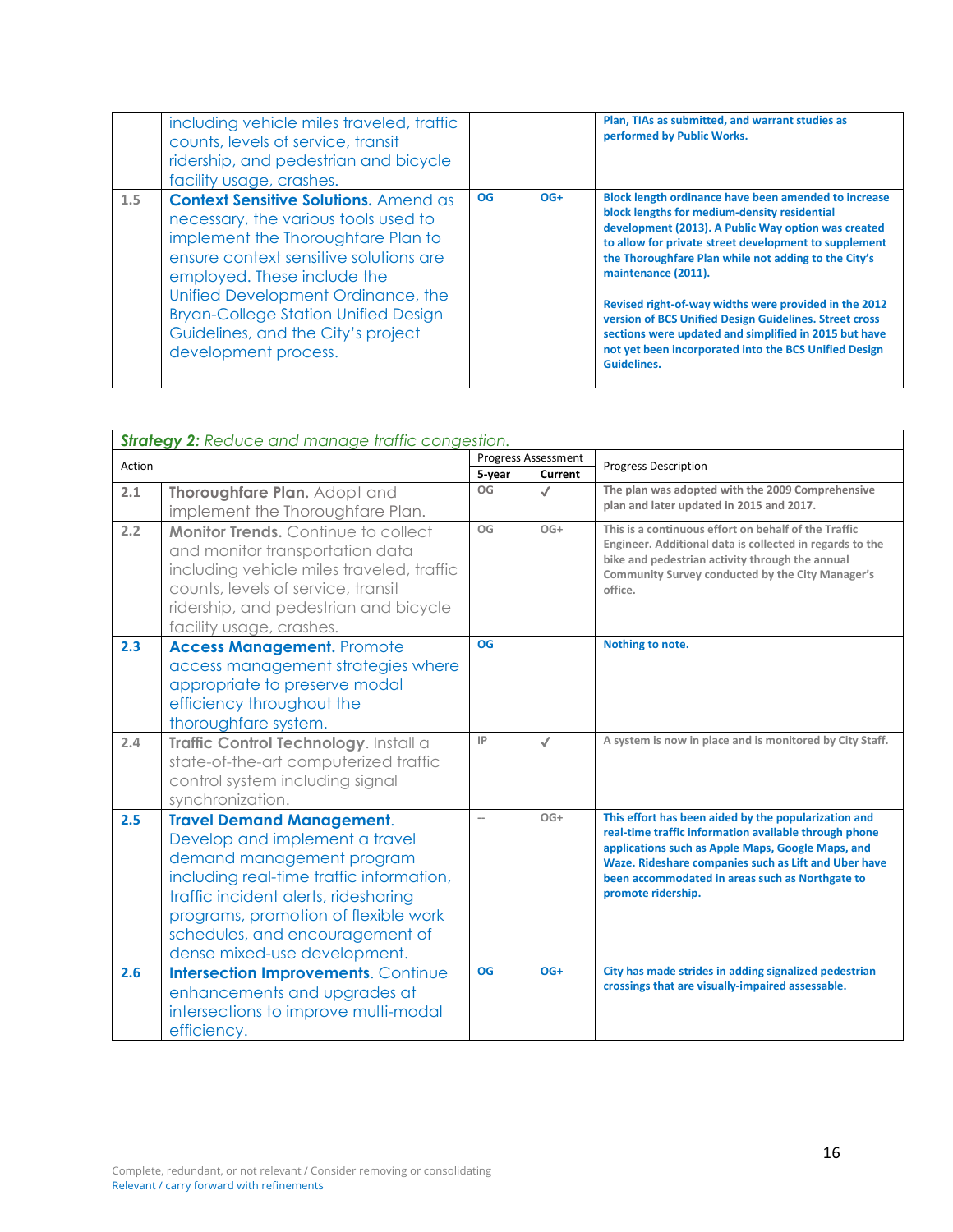|        | <b>Strategy 3:</b> Develop and implement context sensitive transportation solutions.                                                                                                                                                                                                                                                              |           |                                |                                                                                                                                                                                                                                                                                                                          |  |
|--------|---------------------------------------------------------------------------------------------------------------------------------------------------------------------------------------------------------------------------------------------------------------------------------------------------------------------------------------------------|-----------|--------------------------------|--------------------------------------------------------------------------------------------------------------------------------------------------------------------------------------------------------------------------------------------------------------------------------------------------------------------------|--|
| Action |                                                                                                                                                                                                                                                                                                                                                   | 5-year    | Progress Assessment<br>Current | <b>Progress Description</b>                                                                                                                                                                                                                                                                                              |  |
| 3.1    | Thoroughfare Plan. Adopt and<br>implement the Thoroughfare Plan.                                                                                                                                                                                                                                                                                  | OG        | $\checkmark$                   | The plan was adopted with the 2009 Comprehensive<br>plan and later updated in 2015 and 2017.                                                                                                                                                                                                                             |  |
| 3.2    | Future Planning. Amend the<br>Thoroughfare Plan as necessary as<br>neighborhood, district, corridor, and<br>master plans are adopted by the City.                                                                                                                                                                                                 | OG        | $OG++$                         | Periodic amendments have been approved by Council<br>to make incremental adjustments to keep the plan<br>responsive and relevant.                                                                                                                                                                                        |  |
| 3.3    | Context Sensitive Solutions. Amend, as<br>necessary, the various tools used to<br>implement the Thoroughfare Plan to<br>ensure context sensitive solutions are<br>employed. These include the Unified<br>Development Ordinance, the Bryan-<br><b>College Station Unified Design</b><br>Guidelines, and the City's project<br>development process. | OG        | OG+                            | <b>Context Sensitive Solutions were added to the UDO.</b><br>Revised right-of-way widths were provided in the 2012<br>version of BCS Unified Design Guidelines. Street cross<br>sections were updated and simplified in 2015 but have<br>not yet been incorporated into the BCS Unified Design<br><b>Guidelines.</b>     |  |
| 3.4    | <b>Bicycle and Pedestrian Planning.</b><br>Amend and implement the bicycle<br>and pedestrian system master plans.                                                                                                                                                                                                                                 | <b>OG</b> | $OG++$                         | The Bicycle, Pedestrian and Greenways Master Plan was<br>created in 2010 and amended in 2018.                                                                                                                                                                                                                            |  |
| 3.5    | <b>Transit.</b> Pursue opportunities with the<br>current transit providers to expand<br>and enhance transit services within<br>and between activity centers and<br>dense residential areas,<br>concentrations of student housing,<br>etc.                                                                                                         |           | OG+                            | The Brazos Transit District has updated their fleet.<br>New covered bus stops have been added for TAMU and<br>limited district locations (i.e. Wolf Pen Creek on<br>Holleman Drive and at the Lincoln Center (under<br>construction)). BTD is working to transition from a "flag<br>stop" model to fixed-stop locations. |  |
| 3.6    | Project Programming. Maintain and<br>amend as necessary the City's various<br>programs (Bryan-College Station<br>Metropolitan Planning Organization<br><b>Transportation Improvement</b><br>Program, and Capital Improvements<br>Program) used to fund projects.                                                                                  | OG        | $OG++$                         | Block length ordinance have been amended to increase<br>block lengths for medium-density residential<br>development (2013). A Public Way option was created<br>to allow for private street development to supplement<br>the Thoroughfare Plan while not adding to the City's<br>maintenance (2011).                      |  |
| 3.7    | Primary Mobility Corridors. Adopt and<br>implement the context sensitive<br>approach identified in this Plan for<br>identified primary mobility corridors.                                                                                                                                                                                        | <b>OG</b> | OG+                            | Revised right-of-way widths were provided in the 2012<br>version of BCS Unified Design Guidelines. Street cross<br>sections were updated and simplified in 2015 but have<br>not yet been incorporated into the BCS Unified Design<br><b>Guidelines.</b>                                                                  |  |
| 3.8    | <b>Rehabilitation Projects.</b> Adopt and<br>implement the context sensitive<br>approach identified in this Plan for<br>rehabilitation projects located within<br>established neighborhoods or districts.                                                                                                                                         | <b>OG</b> | OG+                            | Revised right-of-way widths were provided in the 2012<br>version of BCS Unified Design Guidelines. Street cross<br>sections were updated and simplified in 2015 but have<br>not yet been incorporated into the BCS Unified Design<br><b>Guidelines.</b>                                                                  |  |
| 3.9    | <b>Right-of-way Constrained Projects.</b><br>Adopt and implement a context<br>sensitive approach and decision<br>matrix for City projects where the<br>available right-of-way is constrained.                                                                                                                                                     | <b>OG</b> | OG+                            | Revised right-of-way widths were provided in the 2012<br>version of BCS Unified Design Guidelines. Street cross<br>sections were updated and simplified in 2015 but have<br>not yet been incorporated into the BCS Unified Design<br><b>Guidelines.</b>                                                                  |  |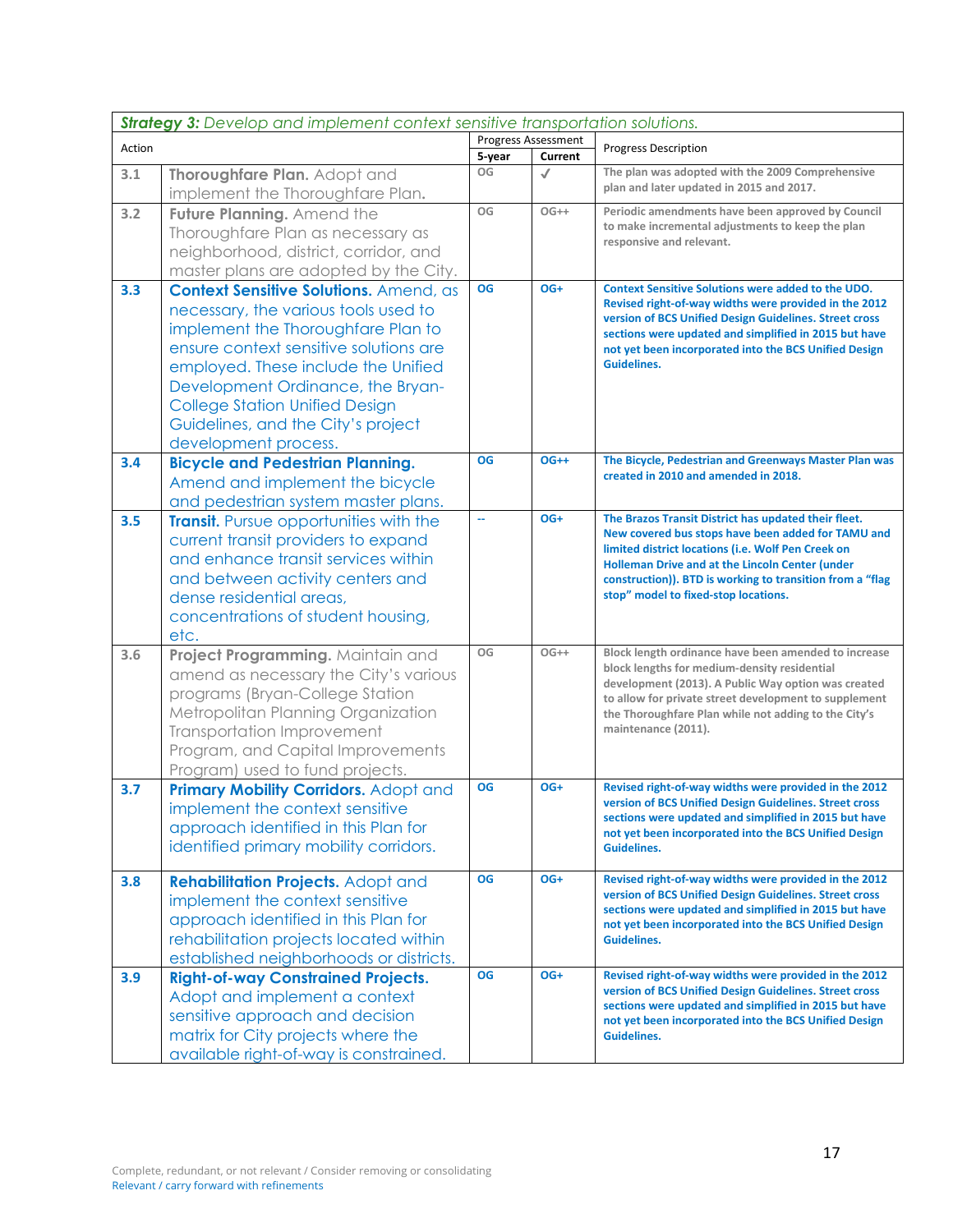|        | <b>Strategy 4:</b> Promote and invest in alternative transportation options.                                                                                                                                                                                                                                                              |                          |                            |                                                                                                                                                                                                                                                                                                                                                                                                                                                                                                                                                                                                                                                                                                                       |  |
|--------|-------------------------------------------------------------------------------------------------------------------------------------------------------------------------------------------------------------------------------------------------------------------------------------------------------------------------------------------|--------------------------|----------------------------|-----------------------------------------------------------------------------------------------------------------------------------------------------------------------------------------------------------------------------------------------------------------------------------------------------------------------------------------------------------------------------------------------------------------------------------------------------------------------------------------------------------------------------------------------------------------------------------------------------------------------------------------------------------------------------------------------------------------------|--|
| Action |                                                                                                                                                                                                                                                                                                                                           |                          | <b>Progress Assessment</b> | <b>Progress Description</b>                                                                                                                                                                                                                                                                                                                                                                                                                                                                                                                                                                                                                                                                                           |  |
|        |                                                                                                                                                                                                                                                                                                                                           | 5-year                   | Current                    |                                                                                                                                                                                                                                                                                                                                                                                                                                                                                                                                                                                                                                                                                                                       |  |
| 4.1    | Thoroughfare Plan. Adopt and<br>implement the Thoroughfare Plan.                                                                                                                                                                                                                                                                          | OG                       | $\checkmark$               | The plan was adopted with the 2009 Comprehensive<br>plan and later updated in 2015 and 2017.                                                                                                                                                                                                                                                                                                                                                                                                                                                                                                                                                                                                                          |  |
| 4.2    | <b>Commuter Rail.</b> Continue to<br>participate in the Texas High Speed<br>Rail Initiative and similar efforts to bring<br>commuter rail services to the City.                                                                                                                                                                           | <b>OG</b>                | $OG++$                     | The City has publicly stated its support of the passenger<br>rail from Dallas to Houston. The anticipated stop<br>between these cities is Roans Prairie. The City will<br>continue to monitor these efforts.                                                                                                                                                                                                                                                                                                                                                                                                                                                                                                          |  |
| 4.3    | Future Planning. Amend the<br>Thoroughfare Plan as necessary as<br>neighborhood, district, corridor, and<br>master plans are adopted by the City.                                                                                                                                                                                         | OG                       | $OG++$                     | Periodic amendments have been approved by Council<br>to make incremental adjustments to keep the plan<br>responsive and relevant.                                                                                                                                                                                                                                                                                                                                                                                                                                                                                                                                                                                     |  |
| 4.4    | Context Sensitive Solutions. Amend, as<br>necessary, the various tools used to<br>implement the Thoroughfare Plan to<br>ensure context sensitive solutions are<br>employed. These include<br>the Unified Development Ordinance,<br>the Bryan-College Station Unified<br>Design Guidelines, and the City's<br>project development process. | OG                       | $OG+$                      | The UDO and BCS Design guidelines were updated to<br>include context-sensitive solutions. These requirements<br>have been reduced over time.                                                                                                                                                                                                                                                                                                                                                                                                                                                                                                                                                                          |  |
| 4.5    | <b>Bicycle and Pedestrian.</b> Amend and                                                                                                                                                                                                                                                                                                  | <b>OG</b>                | $OG++$                     | Adopted in 2010. Updated in 2018.                                                                                                                                                                                                                                                                                                                                                                                                                                                                                                                                                                                                                                                                                     |  |
|        | implement the bicycle and pedestrian<br>system master plans.                                                                                                                                                                                                                                                                              |                          |                            |                                                                                                                                                                                                                                                                                                                                                                                                                                                                                                                                                                                                                                                                                                                       |  |
| 4.6    | Transit. Pursue opportunities with the<br>current transit providers to expand<br>and enhance transit services within<br>and between activity centers and<br>dense residential areas, and<br>concentrations of student housing.                                                                                                            | $\overline{\phantom{a}}$ | $OG+$                      | <b>Community Development Block Grant funds have been</b><br>utilized to fund an additional bus stop near the Lincoln<br>Center. Additional adjustments have been made to the<br>Brazos Transit District and TAMU bus system routes to<br>accommodate for new development.<br>The addition of Veoride, and associated ordinances to<br>allow rideshare bicycles, has aided in availability of<br>transit options. Accommodations are made for<br>rideshare programs such as Uber and Lift in Northgate<br>thus reducing the number of intoxicated drivers and<br>alleviating the need for new parking options.<br>The District is moving to a designated-stop pick-up<br>system in lieu of the current at-will system. |  |
| 4.7    | Project Programming. Maintain and<br>amend as necessary the City's various<br>programs (Bryan-College Station<br>Metropolitan Planning Organization<br><b>Transportation Improvement</b><br>Program, and Capital Improvements<br>Program) used to fund projects.                                                                          | OG                       | $OG++$                     | On-going effort<br>The Planning and Zoning Commission was brought into<br>the CIP decision making process to oversee Comp Plan<br>implementation in 2010.                                                                                                                                                                                                                                                                                                                                                                                                                                                                                                                                                             |  |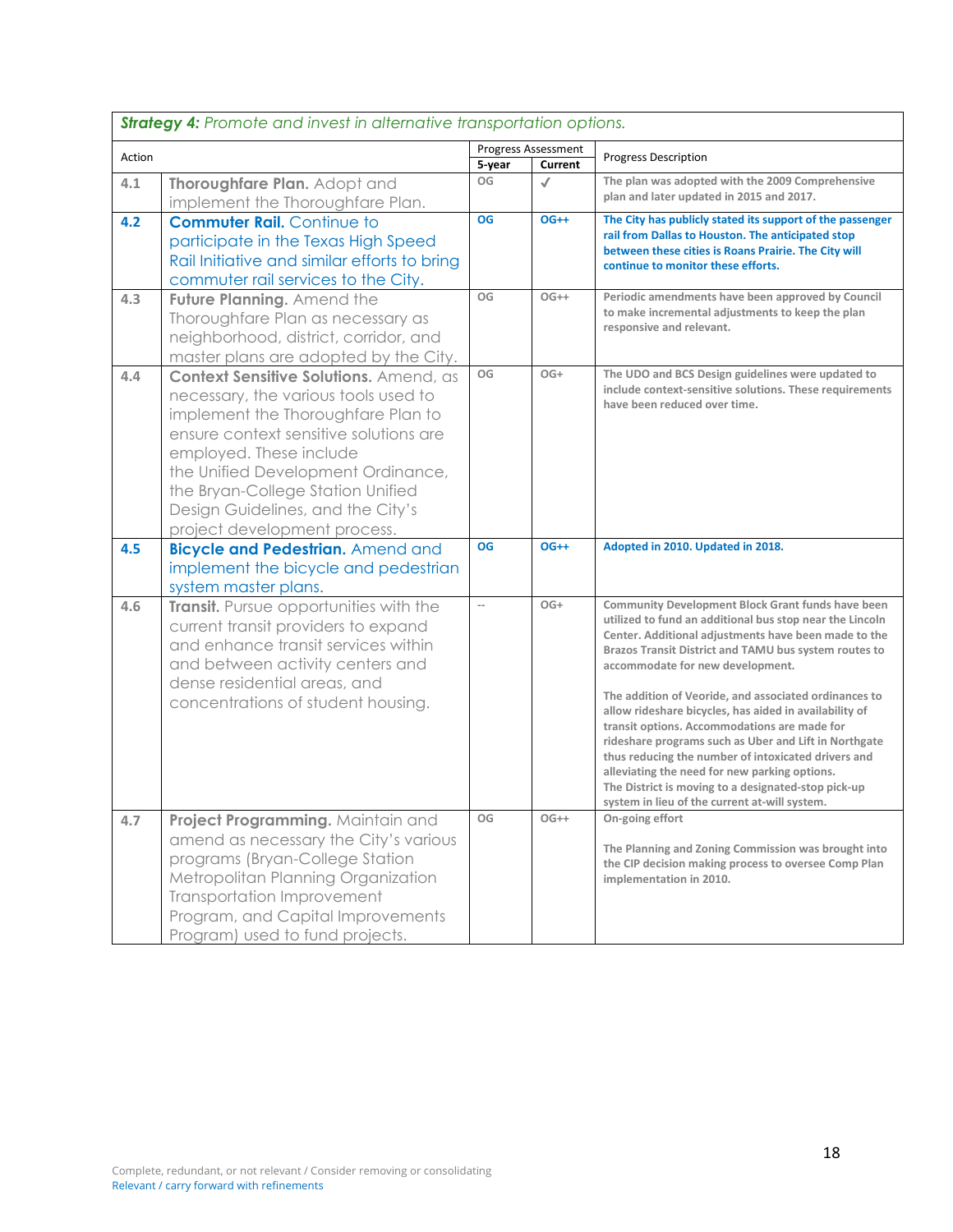|        | <b>Strategy 5:</b> Balance changes in land use with the capabilities of the transportation system.                                                                                                                                    |           |                                       |                                                                                                                                                                                                                                                                                                                                                                                         |
|--------|---------------------------------------------------------------------------------------------------------------------------------------------------------------------------------------------------------------------------------------|-----------|---------------------------------------|-----------------------------------------------------------------------------------------------------------------------------------------------------------------------------------------------------------------------------------------------------------------------------------------------------------------------------------------------------------------------------------------|
| Action |                                                                                                                                                                                                                                       | 5-year    | <b>Progress Assessment</b><br>Current | <b>Progress Description</b>                                                                                                                                                                                                                                                                                                                                                             |
| 5.1    | Use of Future Land Use & Character<br><b>Map.</b> Adopt and implement the<br>Future Land Use & Character map<br>contained in this Plan.                                                                                               | OG        | $\checkmark$                          | Adopted with the Comprehensive Plan in 2009.                                                                                                                                                                                                                                                                                                                                            |
| 5.2    | Land Use and Development Review.<br>Continue to evaluate the capacity of<br>the existing and proposed<br>transportation system in<br>Comprehensive Plan amendments,<br>rezoning requests, and site plan<br>reviews.                   | <b>OG</b> | $OG++$                                | Both the existing conditions and future/proposed build-<br>out of the supporting roadway system is evaluated and<br>taken into consideration with each development and<br><b>Comprehensive Plan amendment request. This</b><br>evaluation is included in each Staff Report provided to<br><b>Planning and Zoning Commission and City Council to</b><br>enable informed decision making. |
| 5.3    | Traffic Impact Analysis. Require traffic<br>impact analyses for all development<br>proposals anticipated to generate<br>significant volumes of traffic.                                                                               | OG        | $\checkmark$                          | A traffic impact analysis or letter is required to be<br>submitted with all qualifying developments as part of<br>Preliminary Plan, Final Plat, and/or Site Plan submittal.                                                                                                                                                                                                             |
| 5.4    | <b>Monitor Trends.</b> Continue to collect<br>and monitor transportation data<br>including vehicle miles traveled, traffic<br>counts, levels of service, transit<br>ridership, and bicycle and pedestrian<br>facility usage, crashes. | OG        | $OG+$                                 | Limited monitoring occurs with Existing Conditions<br>report, updates to the Bike-Ped-Greenways Master<br>Plan, TIAs as submitted, and warrant studies as<br>performed by Public Works.                                                                                                                                                                                                 |

### **Chapter 7: Municipal Services & Community Facilities**

*Goal: "municipal facilities that meet community needs, contribute to community character, are sensitive to the surrounding land uses, and provide exceptional municipal services."* 

|        | <b>Strategy 1: Maintain existing infrastructure.</b>                                                                                                                                                                                                                                       |           |                     |                                                                                                                                                                                                                                                                                                                                                                       |
|--------|--------------------------------------------------------------------------------------------------------------------------------------------------------------------------------------------------------------------------------------------------------------------------------------------|-----------|---------------------|-----------------------------------------------------------------------------------------------------------------------------------------------------------------------------------------------------------------------------------------------------------------------------------------------------------------------------------------------------------------------|
| Action |                                                                                                                                                                                                                                                                                            |           | Progress Assessment | <b>Progress Description</b>                                                                                                                                                                                                                                                                                                                                           |
|        |                                                                                                                                                                                                                                                                                            | 5-year    | Current             |                                                                                                                                                                                                                                                                                                                                                                       |
| 1.1    | <b>Focus on Infill.</b> Concentrate municipal<br>services and facilities in infill areas<br>versus fragmenting services.                                                                                                                                                                   | <b>IP</b> | $OG++$              | The new Police Station is located off Krenek Tap Road<br>near other municipal facilities. The new City Hall is<br>currently under construction and located adjacent to<br>the existing complex. The Larry Ringer Library was<br>recently expanded on its existing site.                                                                                               |
| 1.2    | <b>Rehabilitation.</b> Invest in the sensitive<br>rehabilitation of older water, sanitary<br>sewer, electric, drainage, and other<br>infrastructure in the City's oldest<br>neighborhoods to maintain their<br>viability and attractiveness for private<br>property owners and homeowners. | OG        | $OG++$              | The 2010 Water System Master Plan identified existing<br>service areas needing rehabilitations. Since then,<br>numerous projects have undergone replacement in the<br>Southside and Eastgate areas. The master plan was<br>updated in 2017. Roadway maintenance fees were<br>adopted in Fall 2016 to help provide funds for street<br>maintenance and rehabilitation. |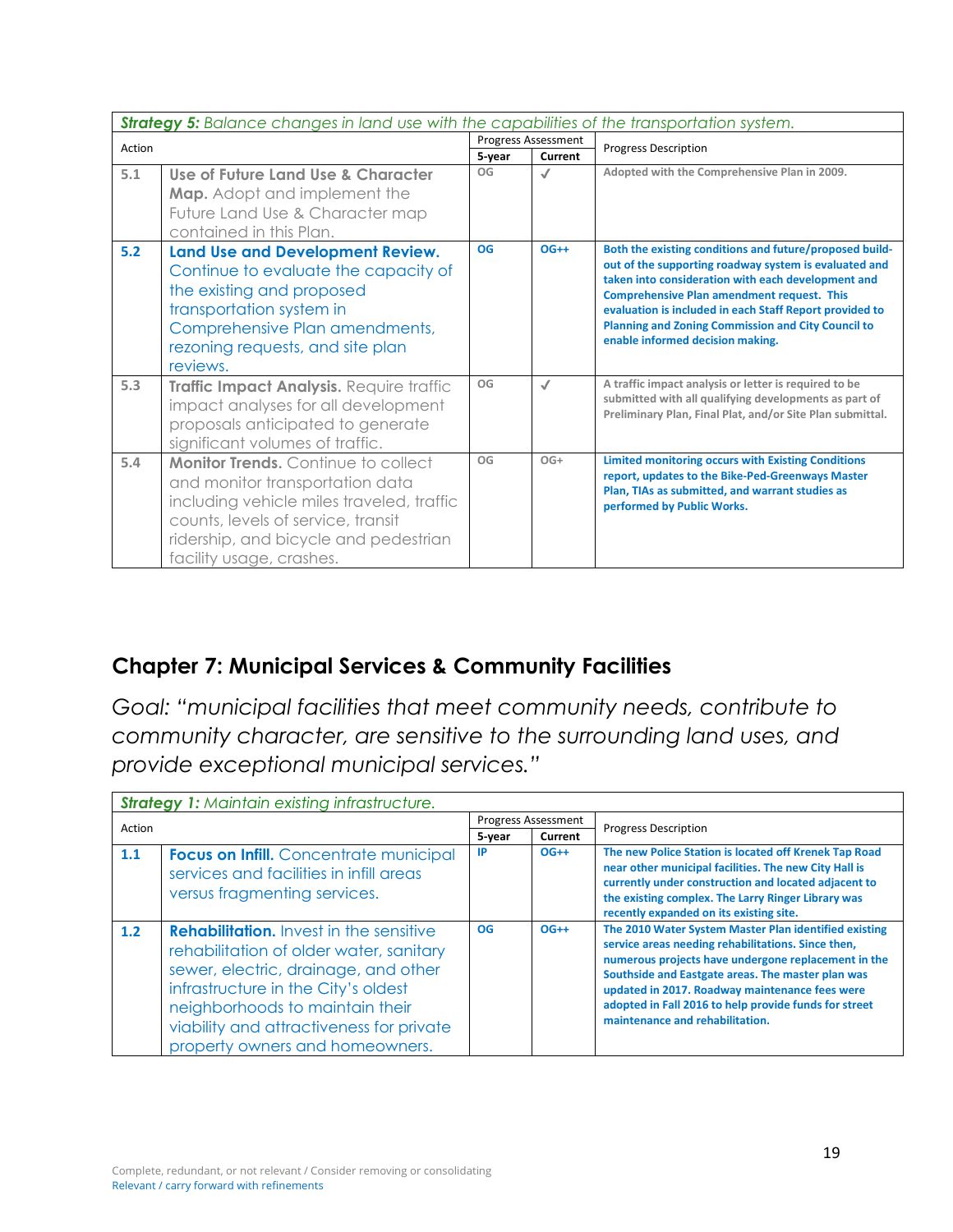*Strategy 2: Develop, implement and maintain, through regular review, facilities and service master plans that support the planned growth and development pattern.*

| matrix plans man support me planned growm and development panemi. |                                                                                                                                                                                                                                                                                            | <b>Progress Assessment</b> |              |                                                                                                                                                                                                                                                                                                                                                                                                                                                                                      |
|-------------------------------------------------------------------|--------------------------------------------------------------------------------------------------------------------------------------------------------------------------------------------------------------------------------------------------------------------------------------------|----------------------------|--------------|--------------------------------------------------------------------------------------------------------------------------------------------------------------------------------------------------------------------------------------------------------------------------------------------------------------------------------------------------------------------------------------------------------------------------------------------------------------------------------------|
| Action                                                            |                                                                                                                                                                                                                                                                                            | 5-year                     | Current      | <b>Progress Description</b>                                                                                                                                                                                                                                                                                                                                                                                                                                                          |
| 2.1                                                               | Land Use Planning. Establish a Land<br>Use Plan that will meet the needs of<br>the growing population through the<br>planning horizon, while being mindful<br>of growth limitations such<br>as a lack of public infrastructure and<br>services.                                            | IP                         | $\checkmark$ | Accomplished with the adoption of the Plan.                                                                                                                                                                                                                                                                                                                                                                                                                                          |
| 2.2                                                               | <b>Rehabilitation.</b> Invest in the sensitive<br>rehabilitation of older water, sanitary<br>sewer, electric, drainage, and other<br>infrastructure in the City's oldest<br>neighborhoods to maintain their<br>viability and attractiveness for private<br>property owners and homeowners. | <b>OG</b>                  | $OG++$       | The 2010 Water System Master Plan identified existing<br>service areas needing rehabilitations. Since then,<br>numerous projects have undergone replacement in the<br>Southside and Eastgate areas. The master plan was<br>updated in 2017. Roadway maintenance fees were<br>adopted in Fall 2016 to help provide funds for street<br>maintenance and rehabilitation.                                                                                                                |
| 2.3                                                               | <b>Service upon Annexation. Develop</b><br>plans for the expansion of municipal<br>services in conjunction with<br>annexation plans to ensure that the<br>City is prepared to serve its residents<br>upon annexation.                                                                      | <b>OG</b>                  | OG+          | In 2010 the Water System Master Plan and Waste<br>Water Master Plan were adopted which identified<br>growth areas, these plans were updated in 2017. This<br>guidance has resulted in new facilities to accommodate<br>current and anticipated growth in the central and south<br><b>College Station area.</b><br>Per the Texas legislative changes to Annexation, utility<br>expansions will occur in the future through<br>development agreements and municipal utility districts. |
| 2.4                                                               | Keep Master Plans Current. Continue<br>to re-evaluate and update, as<br>needed, key master plans every 3-5<br>years (water, wastewater, storm<br>water, drainage management, solid<br>waste, electric, Police, Fire).                                                                      | <b>OG</b>                  | $OG++$       | The Water System Master Plan and Waste Water<br>Master Plan were updated in 2017. The Electric Utility<br>System Master Plan was revised in 2019, and is<br>currently undergoing an additional update.                                                                                                                                                                                                                                                                               |
| 2.5                                                               | Plan for Future Facilities. Develop a<br>comprehensive facilities plan that<br>meets the future space and functional<br>needs of City employees as well as<br>the desired community space<br>needs.                                                                                        | IP                         | OG+          | Though a comprehensive facilities plan has not been<br>assembled, individual departments have overseen their<br>needs.                                                                                                                                                                                                                                                                                                                                                               |

|        | <b>Strategy 3: Maintain exemplary levels of municipal services.</b>                                                                                                         |           |                            |                                                                                                                                                                                                                           |  |
|--------|-----------------------------------------------------------------------------------------------------------------------------------------------------------------------------|-----------|----------------------------|---------------------------------------------------------------------------------------------------------------------------------------------------------------------------------------------------------------------------|--|
| Action |                                                                                                                                                                             |           | <b>Progress Assessment</b> | <b>Progress Description</b>                                                                                                                                                                                               |  |
|        |                                                                                                                                                                             | 5-year    | <b>Current</b>             |                                                                                                                                                                                                                           |  |
| 3.1    | <b>Accreditations.</b> Pursue and receive<br>accreditations City-wide.                                                                                                      | <b>OG</b> | $OG++$                     | The City has national accreditations in police, fire, EMS,<br>public safety communications, parks, water, and public<br>works. Fiscal Services and Planning & Development<br>Services annually receive excellence awards. |  |
| 3.2    | <b>City-wide Wi-Fi.</b> Determine feasibility<br>of a City-wide, public "wi-fi" network<br>(possibly in partnership with the City of<br>Bryan and/or Texas A&M University). | <b>IP</b> | $OG+$                      | The City provides free public wi-fi at Veteran's Park and<br><b>City Hall.</b>                                                                                                                                            |  |
| 3.3    | Water Standards, Meet or exceed<br>State water quality standards for area<br>streams, and maintain exemplary level                                                          | <b>OG</b> | $OG++$                     | Achieved annually. Continue to expand services with<br>new wells and above-ground storage tanks.                                                                                                                          |  |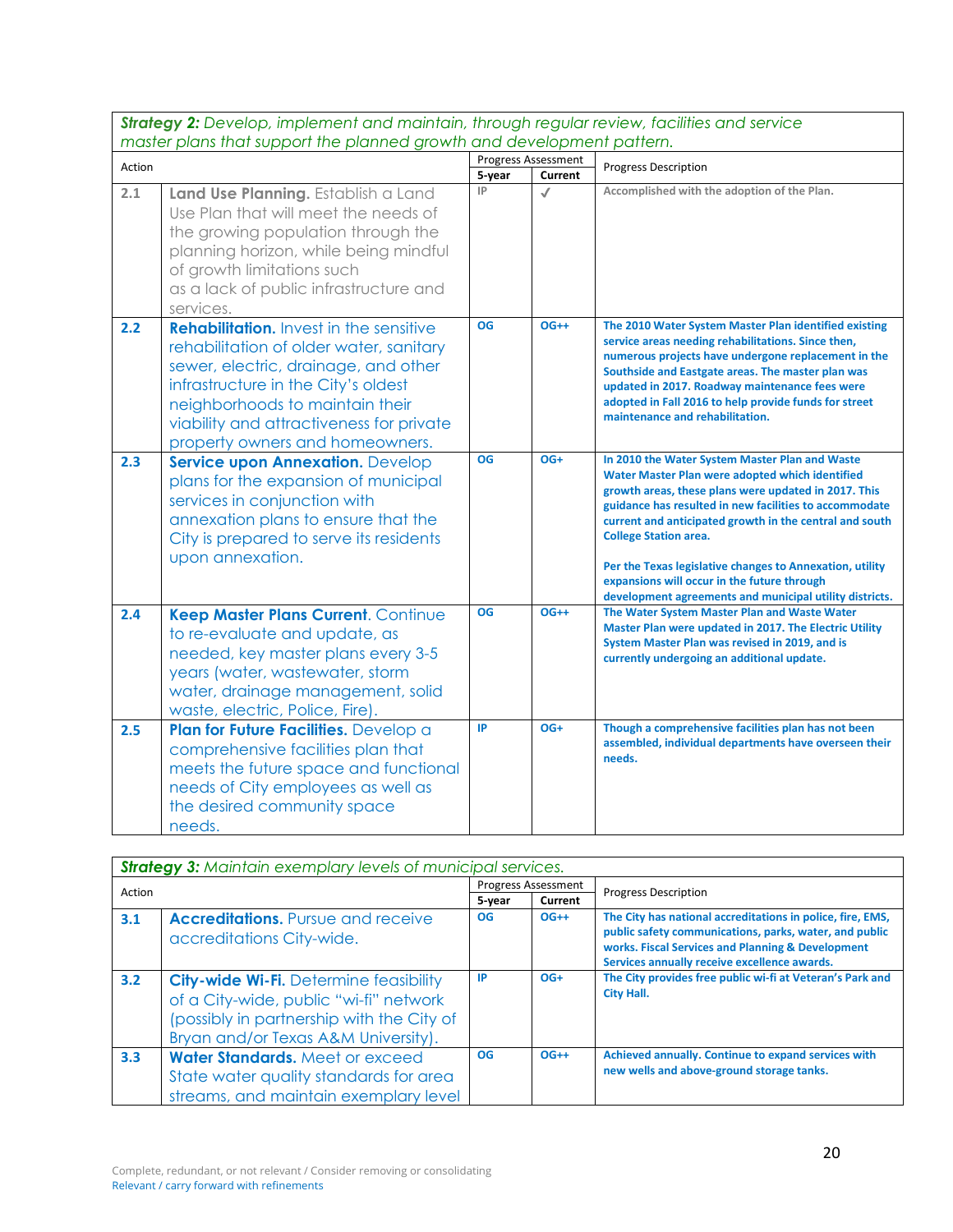|     | of public drinking water quality and<br>associated monitoring.                                                                                                                                                                                  |           |        |                                                                                                                                                                                                                                                                                              |
|-----|-------------------------------------------------------------------------------------------------------------------------------------------------------------------------------------------------------------------------------------------------|-----------|--------|----------------------------------------------------------------------------------------------------------------------------------------------------------------------------------------------------------------------------------------------------------------------------------------------|
| 3.4 | Storm Water Management. Adhere to<br>and require effective storm water<br>management practices.                                                                                                                                                 | <b>OG</b> | $OG++$ | Adopted a No Adverse Impact requirement to limit run-<br>off from new development. The City developed a<br><b>Stormwater Management Program (SWMP) in</b><br>accordance with requirements of the municipal<br>separate storm sewer systems (MS4) program to<br>manage stormwater discharges. |
| 3.5 | <b>Economical Service. Plan utility</b><br>infrastructure and services and<br>approve development only in areas<br>that can be reliably and economically<br>served within the City's capabilities.                                              | <b>OG</b> | $OG+$  | Nothing to note. By extending utilities to support<br>greenfield "growth areas" we have encouraged the<br>southward spread of College Station and its population.                                                                                                                            |
| 3.6 | <b>Regional Cooperation. Continue</b><br>regional cooperation on solid waste<br>management, and consider<br>opportunities to consolidate or better<br>coordinate other utility services with<br>other area governments or service<br>providers. | <b>OG</b> | $OG++$ | The Rock Prairie landfill stopped accepting waste in<br>2011 and was replaced by the Twin Oaks, located on<br>Hwy 30 near Carlos, in 2011.<br>The City entered into an ILA with the City of Bryan to<br>serve the Biomedical District in west College Station.                               |
| 3.7 | <b>Excellent Service. Maintain</b><br>commitment to an excellent level of<br>system operation and customer<br>service for all City utilities and services.                                                                                      | <b>OG</b> | $OG++$ | Achieved daily. Customer service is recognized for its<br>excellent dedication to public safety and information<br>security.                                                                                                                                                                 |

| <b>Strategy 4:</b> Expand municipal services and facilities consistent with growth expectations and to |  |  |  |  |
|--------------------------------------------------------------------------------------------------------|--|--|--|--|
| support the planned growth and development pattern                                                     |  |  |  |  |
|                                                                                                        |  |  |  |  |

| Action |                                                                                                                                                                                                                                                                                                                                                                      | <b>Progress Assessment</b> |         | <b>Progress Description</b>                                                                                                                                                                                                                                                                                                                                                                                                                                                                       |
|--------|----------------------------------------------------------------------------------------------------------------------------------------------------------------------------------------------------------------------------------------------------------------------------------------------------------------------------------------------------------------------|----------------------------|---------|---------------------------------------------------------------------------------------------------------------------------------------------------------------------------------------------------------------------------------------------------------------------------------------------------------------------------------------------------------------------------------------------------------------------------------------------------------------------------------------------------|
|        |                                                                                                                                                                                                                                                                                                                                                                      | 5-year                     | Current |                                                                                                                                                                                                                                                                                                                                                                                                                                                                                                   |
| 4.1    | <b>Consolidated Facilities.</b> Establish<br>consolidated facilities for storage and<br>maintenance of service vehicles and<br>equipment, records storage, materials<br>storage and other needs in locations<br>that are accessible to areas served.                                                                                                                 |                            |         | Nothing to note.                                                                                                                                                                                                                                                                                                                                                                                                                                                                                  |
| 4.2    | <b>Character of Public Buildings. Design</b><br>and construct public buildings,<br>facilities and improvements, including<br>a new City Hall, which reflect the<br>character of their surroundings, blend<br>well into existing neighborhoods and<br>districts, and help to establish an<br>identity and quality standard for<br>newly-developing areas of the City. | IP                         | $OG++$  | All City projects are required to meet all development<br>standards. Since the adoption of the Plan, three fire<br>station of exemplary design have been constructed.<br>Each also provide additional small-scale meeting space<br>that may be used by the community. The new Fire<br><b>Station, Police Station, Larry Ringer Library expansion,</b><br>and City Hall, which is currently under construction,<br>exhibit an architectural style that will be carried<br>through future projects. |
| 4.3    | <b>School Facilities.</b> Communicate with<br>College Station Independent School<br>District on facility coordination<br>opportunities, especially to locate<br>new elementary schools within<br>neighborhoods whenever possible,<br>and to ensure safe/walkable areas<br>around schools.                                                                            | <b>OG</b>                  | $OG+$   | The CSISD voluntarily complies with development<br>regulations for the City. Staff works with them through<br>the Safe Routes to School Program to install sidewalks<br>along areas utilized by students.                                                                                                                                                                                                                                                                                         |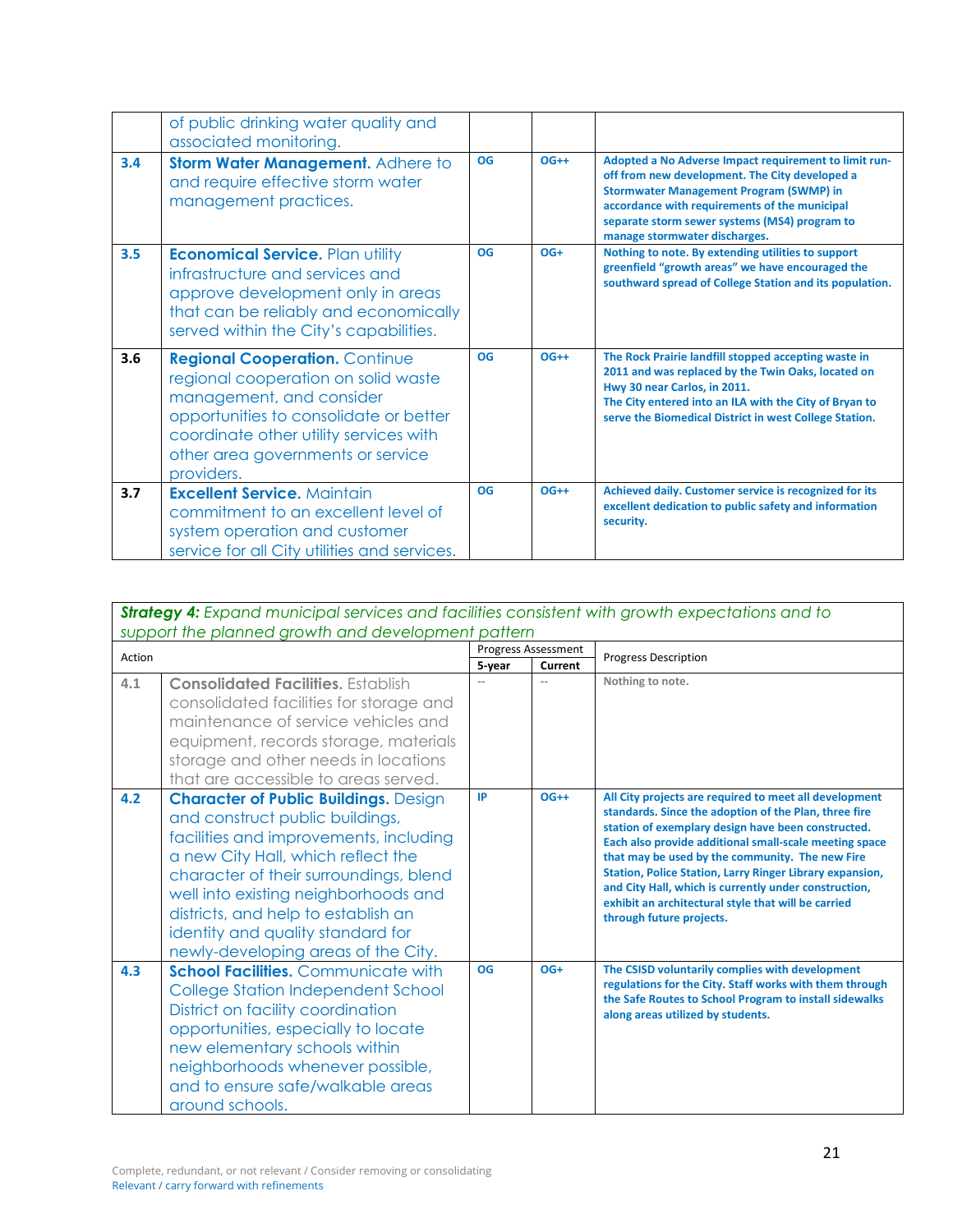| 4.4 | <b>Coordinated Improvements.</b><br>Capitalize on opportunities to achieve<br>multiple community objectives<br>through major infrastructure projects,<br>such as coordinated road<br>improvements, utility and drainage<br>upgrades, sidewalk rehabilitation /<br>installation / extensions, and<br>streetscape enhancement.         | OG        | $OG++$ | The CIP department coordinates the needs of all<br>services providers in the City of College Station network<br>to ensure communication is open and design/<br>construction funds are maximized to meet their needs.    |
|-----|--------------------------------------------------------------------------------------------------------------------------------------------------------------------------------------------------------------------------------------------------------------------------------------------------------------------------------------|-----------|--------|-------------------------------------------------------------------------------------------------------------------------------------------------------------------------------------------------------------------------|
| 4.5 | <b>Promote Infill and Redevelopment.</b><br>Program utility improvements and<br>extensions to promote infill and<br>redevelopment versus expansion of<br>the urbanized area.                                                                                                                                                         | OG        | $OG++$ | Infill development is being encouraged through<br>rehabilitation projects and expansion is encouraged<br>through the extension of utilities.                                                                            |
| 4.6 | <b>Electric Infrastructure. Continue</b><br>phased implementation of the long-<br>range Electric Transmission Plan, along<br>with other area partners, to ensure<br>adequate and reliable supply<br>to serve anticipated growth and to<br>maintain College Station Utilities'<br>capability for rapid response to system<br>outages. | OG        | $OG++$ | While a specific long-range Electric Transmission Plan<br>has not been created, the City coordinates with other<br>areas partners to provide adequate and reliable<br>services.                                         |
| 4.7 | Water Infrastructure. Continue phased<br>expansion of water supply resources<br>and associated production<br>capabilities to meet shorter-term peak<br>demands, as well as forecasted<br>longer-term needs.                                                                                                                          | OG        | $OG++$ | The City has constructed new water wells to increase<br>capacity and contacts high-demand water users to help<br>identify ways to reduce use.                                                                           |
| 4.8 | <b>Public Safety.</b> Expand public safety<br>facilities, including a satellite Police<br>station in southern College Station and<br>strategically placed Fire Stations, in<br>order to provide adequate service<br>and response times.                                                                                              | <b>OG</b> | $OG++$ | Three fire stations have been constructed since the<br>adoption of the Plan. The satellite Police station idea<br>was explored and was not preferred. A new Police<br>Station has been constructed on Dartmouth Street. |

|        | <b>Strategy 5:</b> Promote facilities and services delivery practices that encourage resource<br>conservation and protection.                                                               |           |                            |                                                                                                                                                                                                                                                                                               |  |
|--------|---------------------------------------------------------------------------------------------------------------------------------------------------------------------------------------------|-----------|----------------------------|-----------------------------------------------------------------------------------------------------------------------------------------------------------------------------------------------------------------------------------------------------------------------------------------------|--|
| Action |                                                                                                                                                                                             |           | <b>Progress Assessment</b> | <b>Progress Description</b>                                                                                                                                                                                                                                                                   |  |
|        |                                                                                                                                                                                             | 5-year    | Current                    |                                                                                                                                                                                                                                                                                               |  |
| 5.1    | <b>Resource Conservation.</b> Determine<br>practical ways to reduce energy<br>consumption and implement resource<br>conservation strategies in all areas of<br>municipal service provision. | <b>OG</b> | $OG+$                      | Nothing to note.                                                                                                                                                                                                                                                                              |  |
| 5.2    | <b>Runoff.</b> Limit the impacts of urban<br>runoff on area creeks and bodies of<br>water.                                                                                                  | <b>OG</b> | $OG++$                     | The City adopted a No Adverse Impact requirement to<br>limit run-off from new development. The City<br>developed a Stormwater Management Program<br>(SWMP) in accordance with requirements of the<br>municipal separate storm sewer systems (MS4) program<br>to manage stormwater discharges. |  |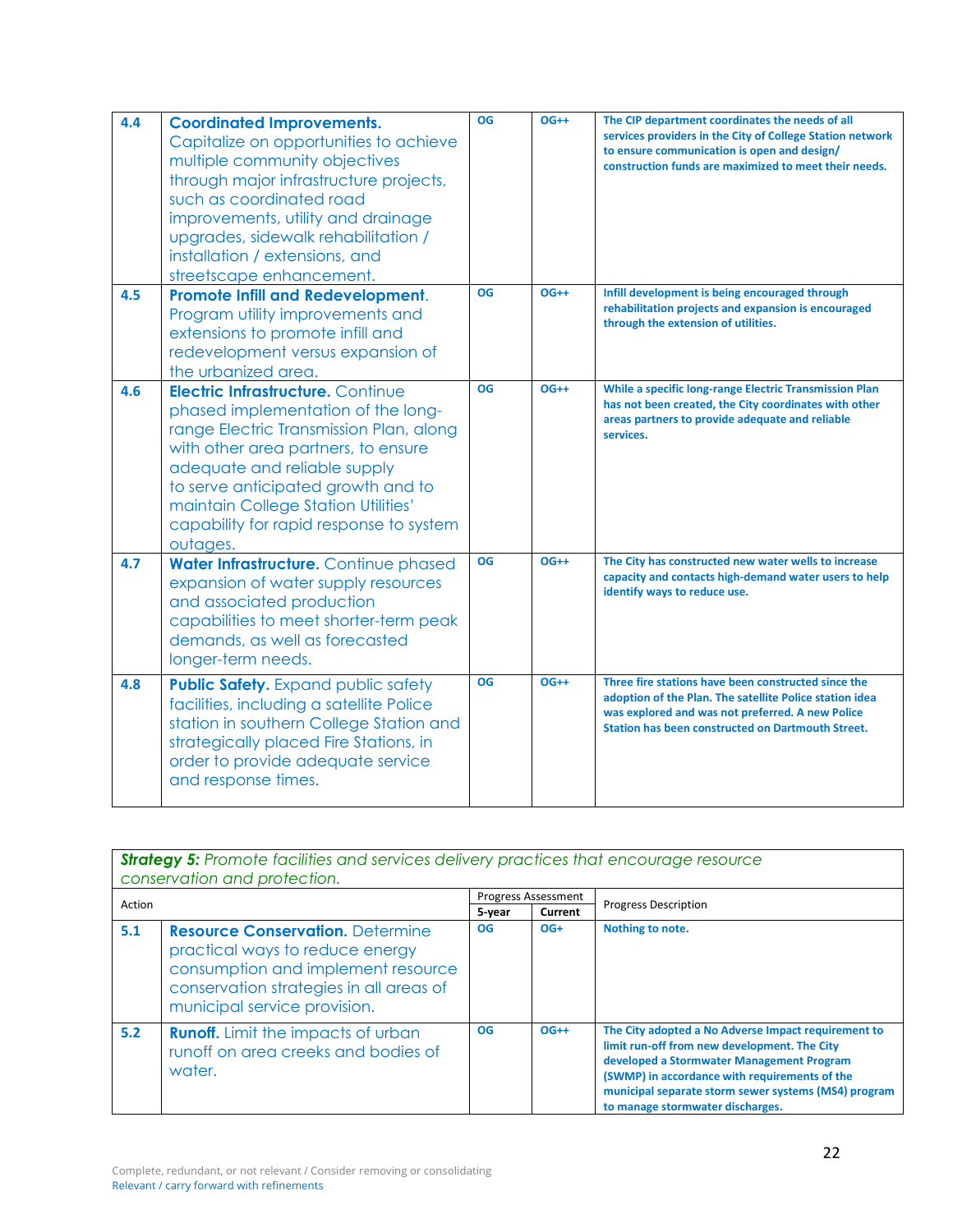| 5.3 | <b>Green College Station. Implement</b><br>Green College Station initiatives and<br>use "green" technologies and<br>practices to reduce utility<br>consumption, operate more<br>efficiently, and limit facility impacts on<br>nearby areas of the community. | <b>OG</b> | $OG+$ | Solar panel and other rebates offered for energy<br>efficient appliances and upgrades                                                                                                                                                                |
|-----|--------------------------------------------------------------------------------------------------------------------------------------------------------------------------------------------------------------------------------------------------------------|-----------|-------|------------------------------------------------------------------------------------------------------------------------------------------------------------------------------------------------------------------------------------------------------|
| 5.4 | Water Conservation. Pursue and<br>support local water conservation and<br>re-use initiatives, specifically including<br>the reuse of water to irrigate City<br>facilities.                                                                                   | <b>OG</b> | $OG+$ | Continuous outreach and education is undergone by<br>City Staff to promote water conservation. A<br>proclamation was made by the Mayor declaring June<br>"Water Conservation Awareness" month. Veteran's<br>Park has graywater reuse for irrigation. |
| 5.5 | <b>Recycling.</b> Promote solid waste<br>reduction and recycling by residents,<br>businesses, and local institutions,<br>through the creation of initiatives that<br>provide residents a convenient means<br>of disposing of household hazardous<br>waste.   | <b>OG</b> | $OG+$ | The City has implemented a single-stream recycling<br>program and hosts semi-annual hazardous household<br>waste drop-off events.                                                                                                                    |
| 5.6 | <b>Consolidated Services. Identify ways</b><br>to consolidate service delivery and<br>create efficiencies in City government<br>by minimizing sprawl and reducing<br>service delivery costs.                                                                 | <b>OG</b> | --    | Nothing to note.                                                                                                                                                                                                                                     |

### **Chapter 8: Growth Management**

*Goal: "ensure fiscally responsible and carefully managed development aligned with growth expectations and in concert with the ability to deliver infrastructure and services in a safe, timely, and effective manner."* 

|        | <b>Strategy 1:</b> Identify land use needs based on projected population growth.                                                                                                                                                                                                                           |        |                            |                                                                                                                                                                                                   |  |
|--------|------------------------------------------------------------------------------------------------------------------------------------------------------------------------------------------------------------------------------------------------------------------------------------------------------------|--------|----------------------------|---------------------------------------------------------------------------------------------------------------------------------------------------------------------------------------------------|--|
| Action |                                                                                                                                                                                                                                                                                                            |        | <b>Progress Assessment</b> | <b>Progress Description</b>                                                                                                                                                                       |  |
|        |                                                                                                                                                                                                                                                                                                            | 5-year | Current                    |                                                                                                                                                                                                   |  |
| 1.1    | Strategic Land Use Planning. Delineate<br>planned growth areas and protection<br>areas by assigning appropriate<br>character classifications (e.g., urban<br>and suburban versus rural) for the 20-<br>year planning horizon, through the<br>Future Land Use & Character map in<br>the Comprehensive Plan. | OG     | $OG++$                     | Accomplished. The NAP Natural Areas Protected land<br>use designation could be further clarified with newer<br>FEMA information in applicable areas.                                              |  |
| 1.2    | Holding Area Zoning. Ensure that the<br>growth timing aspect of municipal<br>zoning is employed effectively by<br>establishing a direct link between<br>character areas indicated on the<br>Future Land Use & Character map                                                                                | OG     | $OG++$                     | Timing of development is taken into consideration with<br>a request to change zoning. This information is provided<br>as part of a professional recommendation given to City<br>Council by Staff. |  |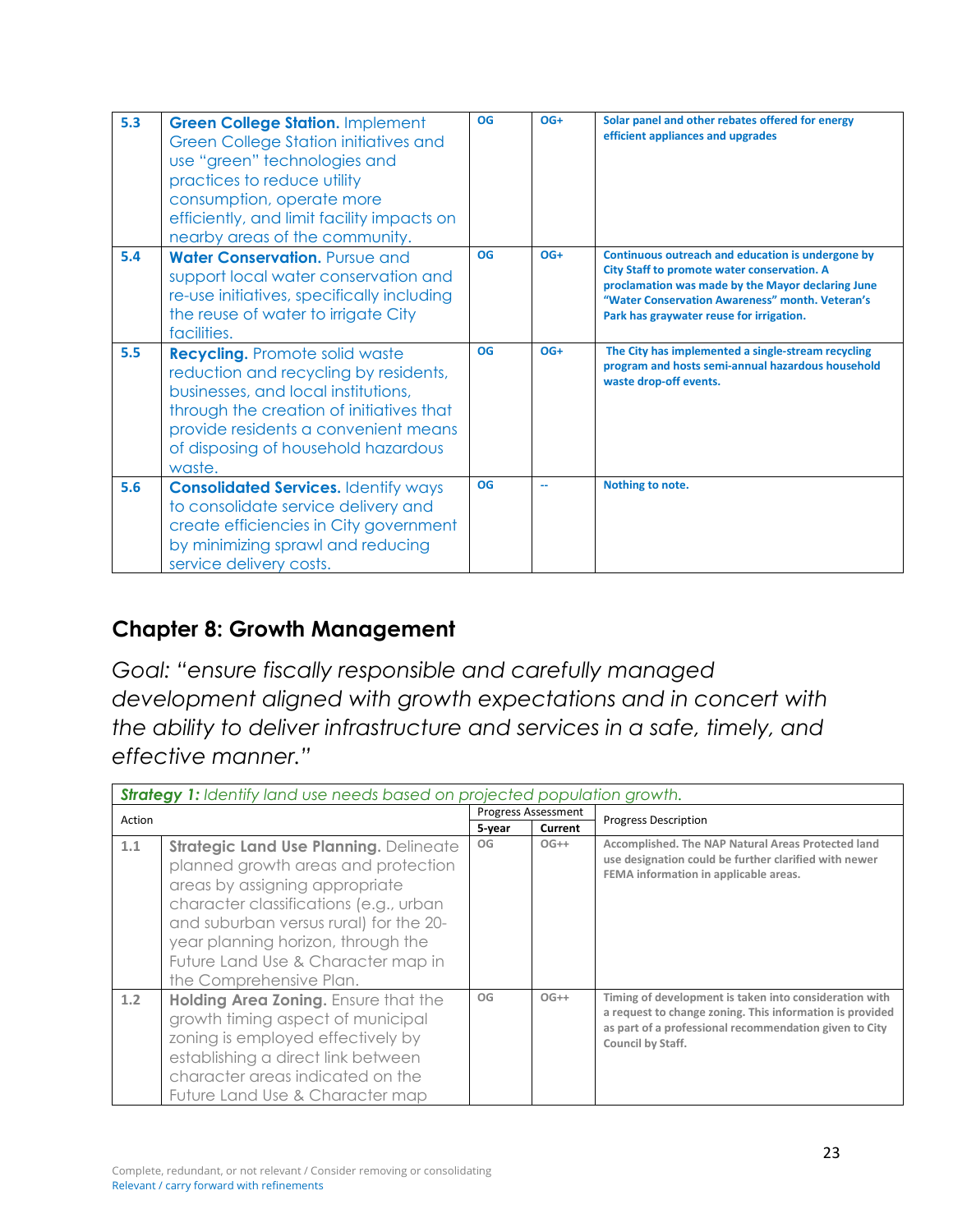|     | and the development intensity<br>permitted in these areas through the<br>zoning map and Unified Development<br>Ordinance provisions.                                                                                                                                        |           |        |                                                                                                                                                                                                                                                                                           |
|-----|-----------------------------------------------------------------------------------------------------------------------------------------------------------------------------------------------------------------------------------------------------------------------------|-----------|--------|-------------------------------------------------------------------------------------------------------------------------------------------------------------------------------------------------------------------------------------------------------------------------------------------|
| 1.3 | <b>Zoning Integrity.</b> Guard against zoning<br>map amendments that, cumulatively,<br>can lead to extensive residential<br>development in growth areas without<br>adequate land reserves for a balance<br>of commercial, public, and<br>recreational uses.                 | OG        | $OG++$ | Accomplished.<br>This is taken into considered with each request to<br>change zoning. This information is provided as part of a<br>professional recommendation given to City Council by<br>staff.                                                                                         |
| 1.4 | <b>University Coordination. Coordinate</b><br>with Texas A&M University and Blinn<br>College concerning their projected<br>enrollment growth and associated<br>faculty/staff increases to plan<br>effectively for the implications of<br>further off-campus housing demand. | <b>OG</b> | $OG+$  | Ongoing to the extent possible under current<br>communication constraints, which are reducing<br>constantly.                                                                                                                                                                              |
| 1.5 | Monitor Trends. In conjunction with<br>periodic review of the Comprehensive<br>Plan, identify market shifts that could<br>have implications for desired housing<br>types, retail or other commercial<br>offerings, and particular public service<br>and recreational needs. | OG        | OG     | Accomplished.<br>The increased number of student-focused single-family<br>housing developments is impacting the mulit-family<br>market. Short-term rentals are impacting the viability<br>of the hotel stock. Online shopping is impacting the<br>brick-and-mortar retail establishments. |

|        | <b>Strategy 2:</b> Align public investments with the planned growth and development pattern.                                                                                                                                                                                                                                                                                                                                        |                            |         |                                                                                                                                                                                                                                                                                                              |  |  |
|--------|-------------------------------------------------------------------------------------------------------------------------------------------------------------------------------------------------------------------------------------------------------------------------------------------------------------------------------------------------------------------------------------------------------------------------------------|----------------------------|---------|--------------------------------------------------------------------------------------------------------------------------------------------------------------------------------------------------------------------------------------------------------------------------------------------------------------|--|--|
| Action |                                                                                                                                                                                                                                                                                                                                                                                                                                     | <b>Progress Assessment</b> |         | <b>Progress Description</b>                                                                                                                                                                                                                                                                                  |  |  |
|        |                                                                                                                                                                                                                                                                                                                                                                                                                                     | 5-year                     | Current |                                                                                                                                                                                                                                                                                                              |  |  |
| 2.1    | <b>Coordinated Planning.</b> Ensure that the<br>strategies and actions of this<br>Comprehensive Plan carry through to<br>the City's master plans. The City<br>master plan updates should include<br>provisions that relate directly to the<br>City's Future Land Use & Character<br>Plan (e.g., future utility master plans;<br>Recreation, Park, and Open Space<br>Master Plan; Bicycle, Pedestrian<br>and Greenways Master Plan). | <b>OG</b>                  | $OG++$  | Accomplished.                                                                                                                                                                                                                                                                                                |  |  |
| 2.2    | <b>Certificate of Convenience and</b><br><b>Necessity Boundary Extensions. Extend</b><br>the City's service area for sanitary<br>sewer (the Certificate of Convenience<br>and Necessity boundary) into<br>the Extraterritorial Jurisdiction in an<br>incremental and carefully timed<br>manner, in concert with annexation<br>activity and defined growth<br>management objectives.                                                 | OG                         | $OG+$   | Sewer extension was made following the Wellborn<br>Community annexation and is also being extended to<br>serve the Southern Pointe Development through MUD<br>#1 at the former Texas Speedway location. There is also<br>MUD #2 at Millican Reserve. Limited extension of public<br>services have been made. |  |  |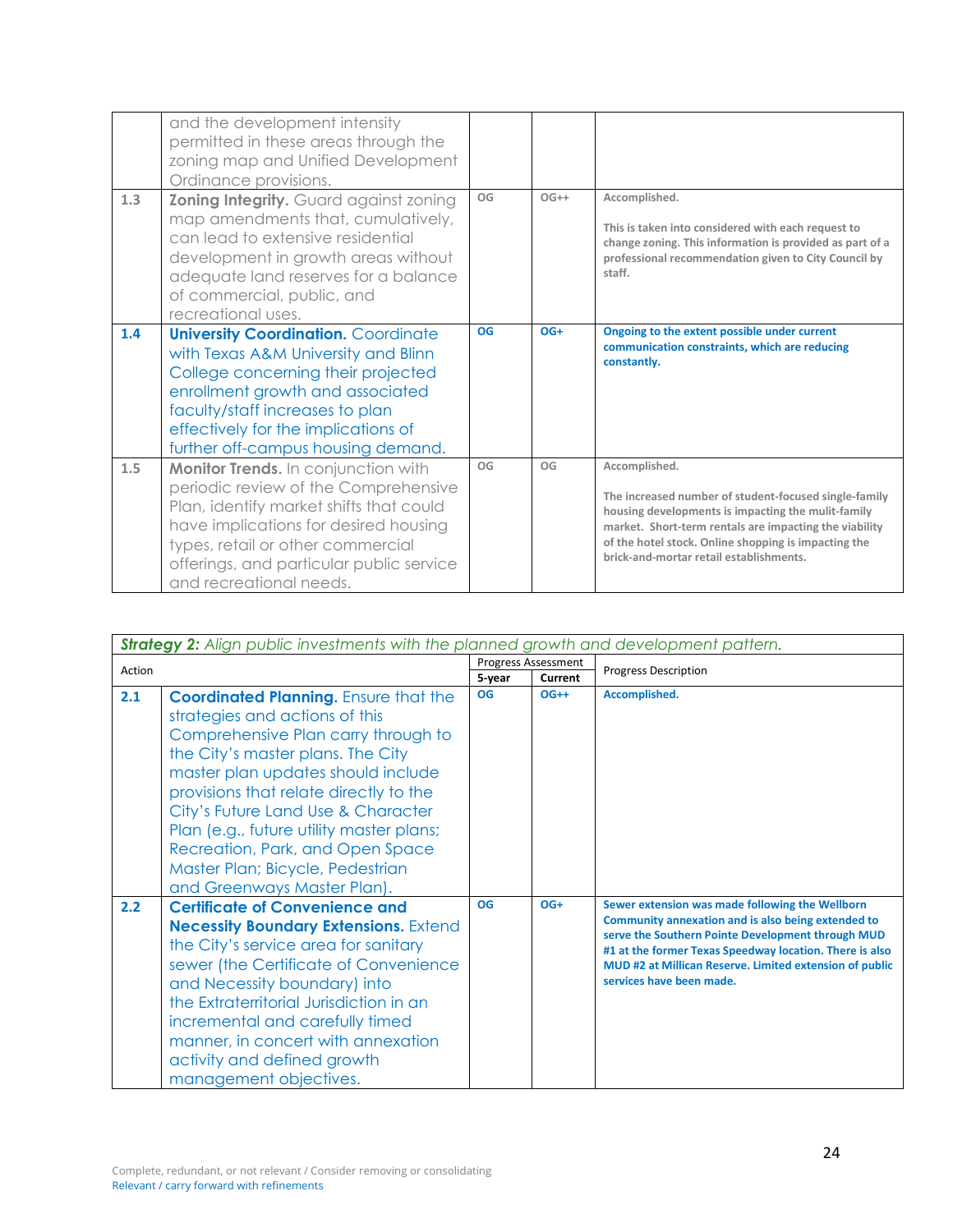| 2.3 | <b>Strengthen the Water/Sanitary Sewer</b>        |               | $\checkmark$ | The Water/Sanitary Sewer Extension Policy was                                                                |
|-----|---------------------------------------------------|---------------|--------------|--------------------------------------------------------------------------------------------------------------|
|     | <b>Extension Policy. Amend the</b>                |               |              | updated. Further updates may be desired based on                                                             |
|     | water/sewer extension policy to                   |               |              | changes to state annexation laws.                                                                            |
|     | require extensions to be consistent               |               |              |                                                                                                              |
|     | with the Future Land Use & Character              |               |              |                                                                                                              |
|     |                                                   |               |              |                                                                                                              |
|     | Plan; the City's ongoing growth area              |               |              |                                                                                                              |
|     | planning; and the City's utility master           |               |              |                                                                                                              |
|     | plans and multiyear Capital                       |               |              |                                                                                                              |
|     | Improvement Plan.                                 |               |              |                                                                                                              |
| 2.4 | <b>Oversize Participation.</b> Establish criteria | μ,            | $\checkmark$ | The City provides funds to oversize infrastructure as                                                        |
|     | to evaluate the fiscal impact and cost            |               |              | needed and appropriate to meet the City's long term<br>water, sanitary sewer, and transportation plans.      |
|     | effectiveness of proposed over-sizing             |               |              |                                                                                                              |
|     | commitments by the City.                          |               |              |                                                                                                              |
| 2.5 | <b>Capital Improvements Programming.</b>          | <b>OG</b>     | $OG++$       | Three new fire stations have been constructed to                                                             |
|     | <b>Expand municipal facilities consistent</b>     |               |              | serving a growing/spreading population. A new Police                                                         |
|     | with growth expectations and to                   |               |              | Station has been constructed on Dartmouth Street. The                                                        |
|     | support the desired growth and                    |               |              | new City Hall, located adjacent to the existing site, is<br>currently under construction.                    |
|     |                                                   |               |              |                                                                                                              |
|     | development pattern.                              | $\rightarrow$ | $\checkmark$ | City-wide impact fees for water, sanitary sewer, and                                                         |
| 2.6 | <b>Impact Fees.</b> Extend water and              |               |              | roadways were adopted in 2016. Future evaluation of                                                          |
|     | wastewater impact fees into new,                  |               |              | impact fees will occur at regular intervals per Texas                                                        |
|     | targeted growth areas in the                      |               |              | statute.                                                                                                     |
|     | Extraterritorial Jurisdiction. Also,              |               |              |                                                                                                              |
|     | establish road impact fees within the             |               |              |                                                                                                              |
|     | City as authorized by Texas statute.              |               |              |                                                                                                              |
| 2.7 | Traffic Impact Analysis. Protect road             | ц.            | $OG++$       | The ordinance to require TIAs for single-family                                                              |
|     | capacity and safety by strengthening              |               |              | development was adopted in 2016. Further evaluation                                                          |
|     | requirements for Traffic Impact                   |               |              | should be undertaken to refine mitigation thresholds<br>and consider inclusion of site and multimodal        |
|     | Analyses when proposed                            |               |              | provisions.                                                                                                  |
|     | developments exceed a designated                  |               |              |                                                                                                              |
|     | size or projected trip generation.                |               |              |                                                                                                              |
|     | Provisions for analysis and potential             |               |              |                                                                                                              |
|     | mitigation should be extended to                  |               |              |                                                                                                              |
|     | significant single-family residential             |               |              |                                                                                                              |
|     | developments as requirements in the               |               |              |                                                                                                              |
|     | <b>Unified Development Ordinance</b>              |               |              |                                                                                                              |
|     |                                                   |               |              |                                                                                                              |
|     | currently apply only to non-residential           |               |              |                                                                                                              |
|     | and multi-family projects.                        |               |              |                                                                                                              |
| 2.8 | Parkland Dedication. In follow-up to              | <b>OG</b>     | OG+          | The monitoring of the Parkland dedication funds has<br>been tighter in recent years due to the expiration of |
|     | the City's extension of parkland                  |               |              | funds for a large development.                                                                               |
|     | dedication requirements into the                  |               |              |                                                                                                              |
|     | Extraterritorial Jurisdiction, monitor the        |               |              |                                                                                                              |
|     | program parameters to ensure desired              |               |              |                                                                                                              |
|     | outcomes.                                         |               |              |                                                                                                              |
| 2.9 | <b>Interlocal Cooperation. Pursue</b>             | <b>OG</b>     | OG+          | Communication and coordination between the City of                                                           |
|     | interlocal cooperation agreements                 |               |              | Bryan and Brazos County has improved in recent years.                                                        |
|     | with Brazos, Grimes, and Burleson                 |               |              | <b>Additional communication has led to better</b><br>enforcement of regulations in the ETJ and consistent    |
|     | counties; City of Bryan; Texas A&M                |               |              | road design between the cities.                                                                              |
|     | University; and other service providers,          |               |              |                                                                                                              |
|     | as appropriate. Such agreements can               |               |              |                                                                                                              |
|     | address coordination of subdivision               |               |              |                                                                                                              |
|     | review, thoroughfare planning,                    |               |              |                                                                                                              |
|     |                                                   |               |              |                                                                                                              |
|     | floodplain management, and utility                |               |              |                                                                                                              |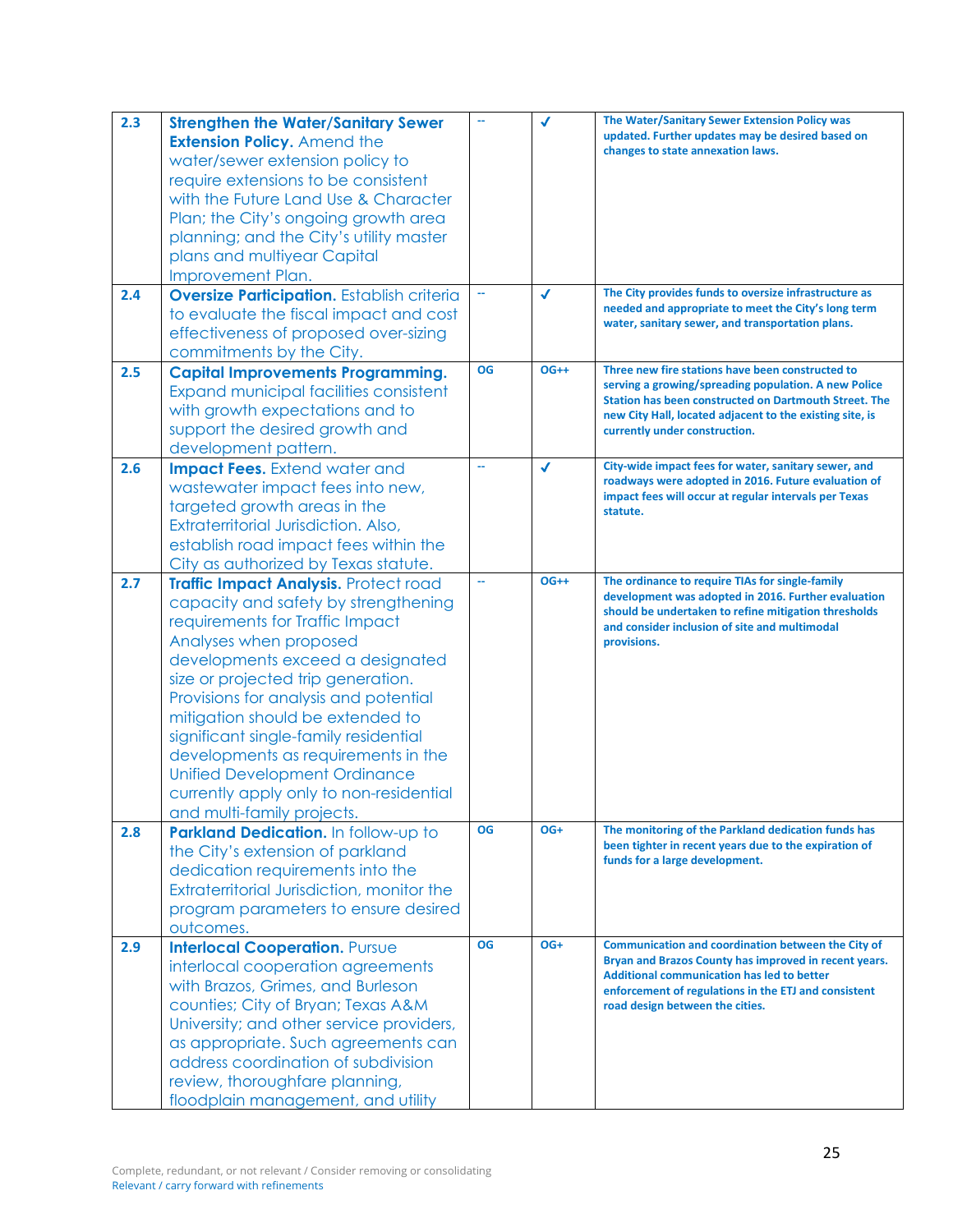| and other service provision, among |  |  |
|------------------------------------|--|--|
| other matters of mutual interest.  |  |  |

| <b>Strategy 3:</b> Balance the availability of and desire for new development areas with |                                                                                                                                                                                                                                                                                                                                                                                                                    |                |                                       |                                                                                                                                                                                                                                                                                                                                                                                                                                                           |  |  |
|------------------------------------------------------------------------------------------|--------------------------------------------------------------------------------------------------------------------------------------------------------------------------------------------------------------------------------------------------------------------------------------------------------------------------------------------------------------------------------------------------------------------|----------------|---------------------------------------|-----------------------------------------------------------------------------------------------------------------------------------------------------------------------------------------------------------------------------------------------------------------------------------------------------------------------------------------------------------------------------------------------------------------------------------------------------------|--|--|
|                                                                                          | redevelopment and infill opportunities.                                                                                                                                                                                                                                                                                                                                                                            |                |                                       |                                                                                                                                                                                                                                                                                                                                                                                                                                                           |  |  |
| Action                                                                                   |                                                                                                                                                                                                                                                                                                                                                                                                                    |                | <b>Progress Assessment</b><br>Current | <b>Progress Description</b>                                                                                                                                                                                                                                                                                                                                                                                                                               |  |  |
| 3.1                                                                                      | Infrastructure Investments. Invest in the<br>necessary infrastructure to increase<br>redevelopment potential for areas<br>identified in Chapter 2: Community<br><b>Character. Concentrating property</b><br>development within the City makes<br>efficient use of infrastructure<br>and supports the City's Green College<br>Station effort.                                                                       | 5-year<br>OG   | $OG++$                                | Major utility and street rehabilitation projections have<br>taken place in the Eastgate and Southside areas.                                                                                                                                                                                                                                                                                                                                              |  |  |
| 3.2                                                                                      | <b>Holding Area Annexations. Use</b><br>annexation to incorporate and<br>appropriately zone areas<br>to protect them from premature<br>development. This strategy can also<br>be employed in areas where the City<br>wishes to maintain a rural character.                                                                                                                                                         | $\overline{a}$ | N/A                                   | Several minor annexations have taken place since the<br>plan adoption. However, in regards to strategic<br>annexation, that has been limited to the annexation of<br>the Wellborn Community in 2011. In recent times, MUD<br>#1 has been established at the Texas Speedway location<br>that requires development annexation at a future date.<br>There is also MUD #2 at Millican Reserve. Future<br>annexations have been limited by recent legislation. |  |  |
| 3.3                                                                                      | <b>Growth Area Targeting. Coordinate</b><br>zoning, capital improvement<br>programming, and municipal services<br>planning to prepare targeted growth<br>areas as identified on the Concept<br>Map in Chapter 2: Community<br>Character.                                                                                                                                                                           | u.             | <b>OG</b>                             | Water and sewer capacity has been increased to<br>prepare for the development of growth areas.                                                                                                                                                                                                                                                                                                                                                            |  |  |
| 3.4                                                                                      | <b>Zoning in Support of Redevelopment.</b><br>Together with other incentive<br>measures, apply targeted zoning<br>strategies to designated<br>Redevelopment Areas identified on<br>the Future Land Use & Character<br>map. Options may include items such<br>as reduced setbacks, waiver to height<br>limitations, increased signage,<br>increased density, reduced parking<br>standards, and reduced impact fees. |                | $OG+$                                 | Non-conformities section of the UDO was revised to<br>allow more flexibility. Redevelopment areas have more<br>flexibility in buffer requirements and height<br>protections.                                                                                                                                                                                                                                                                              |  |  |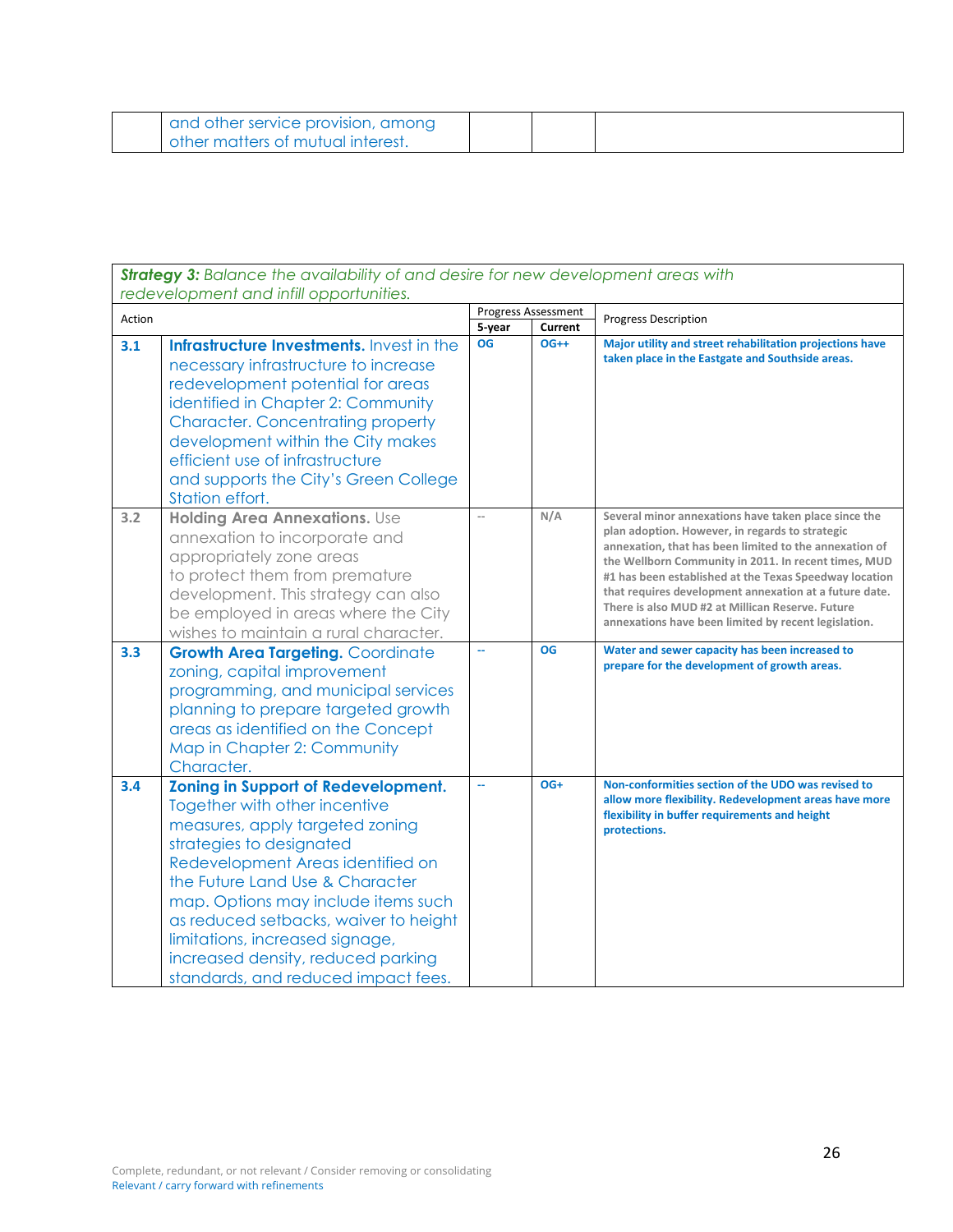*Strategy 4: Identify and implement growth management techniques for areas within the Extraterritorial Jurisdiction.*

|            | <u>EXINICINIUNUI JUNIJULIUN.</u>                                                                                                                                                                                                                                                                                                                                                                   |                          | Progress Assessment |                                                                                                                                                                                                                                                                                                                                                                                                                                                              |
|------------|----------------------------------------------------------------------------------------------------------------------------------------------------------------------------------------------------------------------------------------------------------------------------------------------------------------------------------------------------------------------------------------------------|--------------------------|---------------------|--------------------------------------------------------------------------------------------------------------------------------------------------------------------------------------------------------------------------------------------------------------------------------------------------------------------------------------------------------------------------------------------------------------------------------------------------------------|
| Action     |                                                                                                                                                                                                                                                                                                                                                                                                    | 5-year                   | Current             | <b>Progress Description</b>                                                                                                                                                                                                                                                                                                                                                                                                                                  |
| 4.1        | <b>Intergovernmental Cooperation.</b><br>Coordinate the City's regulatory<br>strategy for rural lot sizes with efforts by<br>the Brazos County Health Department<br>to increase the minimum required lot<br>size for allowing on-site sewer<br>treatment systems from one acre to a<br>larger size, as needed, to address<br>public health and safety concerns.                                    | N/A                      | $\sim$              | Nothing to note.                                                                                                                                                                                                                                                                                                                                                                                                                                             |
| 4.2        | <b>Pursue Development Balance.</b><br>Consider the development of<br>regulations and fees that<br>help level the playing field between<br>in-City and Extraterritorial Jurisdiction<br>development. Ensure that<br><b>Extraterritorial Jurisdiction</b><br>development contributes its fair share<br>to the long-term costs of extending<br>public infrastructure and services to<br>fringe areas. | OG                       | OG                  | Nothing to note. Some parkland dedication<br>requirements apply to the ETJ.                                                                                                                                                                                                                                                                                                                                                                                  |
| 4.3        | <b>Growth Area Annexations. Pursue</b><br>strategic annexations, if feasible from<br>a fiscal and service provision<br>standpoint, to extend the City's land<br>use regulations to Extraterritorial<br>Jurisdiction areas facing immediate<br>and near-term development<br>pressures. This should also include<br>areas where City utilities have already<br>been extended.                        | u.                       | OG+                 | Several minor annexations have taken place since the<br>plan adoption. However, in regards to strategic<br>annexation, that has been limited to the annexation of<br>the Wellborn Community in 2011. In recent times,<br>MUD #1 has been established at the Texas Speedway<br>location that requires development annexation at a<br>future date. There is also MUD #2 at Millican Reserve.<br>Future annexations have been limited by recent<br>legislation. |
| 4.4        | <b>Conservation Area Annexations.</b><br>Pursue strategic annexations in areas<br>not targeted for significant urban or<br>suburban development in the near<br>term. This enables the City to apply<br>growth management measures to<br>discourage premature and<br>inappropriate development.                                                                                                     | $\overline{\phantom{a}}$ | $\overline{a}$      | Several minor annexations have taken place since the<br>plan adoption. However, in regards to strategic<br>annexation, that has been limited to the annexation of<br>the Wellborn Community in 2011. In recent times, MUD<br>#1 has been established at the Texas Speedway location<br>that requires development annexation at a future date.<br>There is also MUD #2 at Millican Reserve. Future<br>annexations have been limited by recent legislation.    |
| 4.5<br>4.6 | <b>Voluntary Annexations. Utilize the</b><br>utility extension policy as a means to<br>encourage landowners to agree to<br>annexation by way of voluntary<br>petition to protect the City's<br>long-term interests in significant areas<br>of the Extraterritorial Jurisdiction, such<br>as along key transportation corridors.<br>Non-Annexation Agreements. Target                               | <b>OG</b><br>OG          | <b>OG</b><br>OG     | Access to sewer is primary driver for property owners to<br>petition annexation.<br>Accomplished until 2019.                                                                                                                                                                                                                                                                                                                                                 |
|            | certain annexation efforts to areas                                                                                                                                                                                                                                                                                                                                                                |                          |                     |                                                                                                                                                                                                                                                                                                                                                                                                                                                              |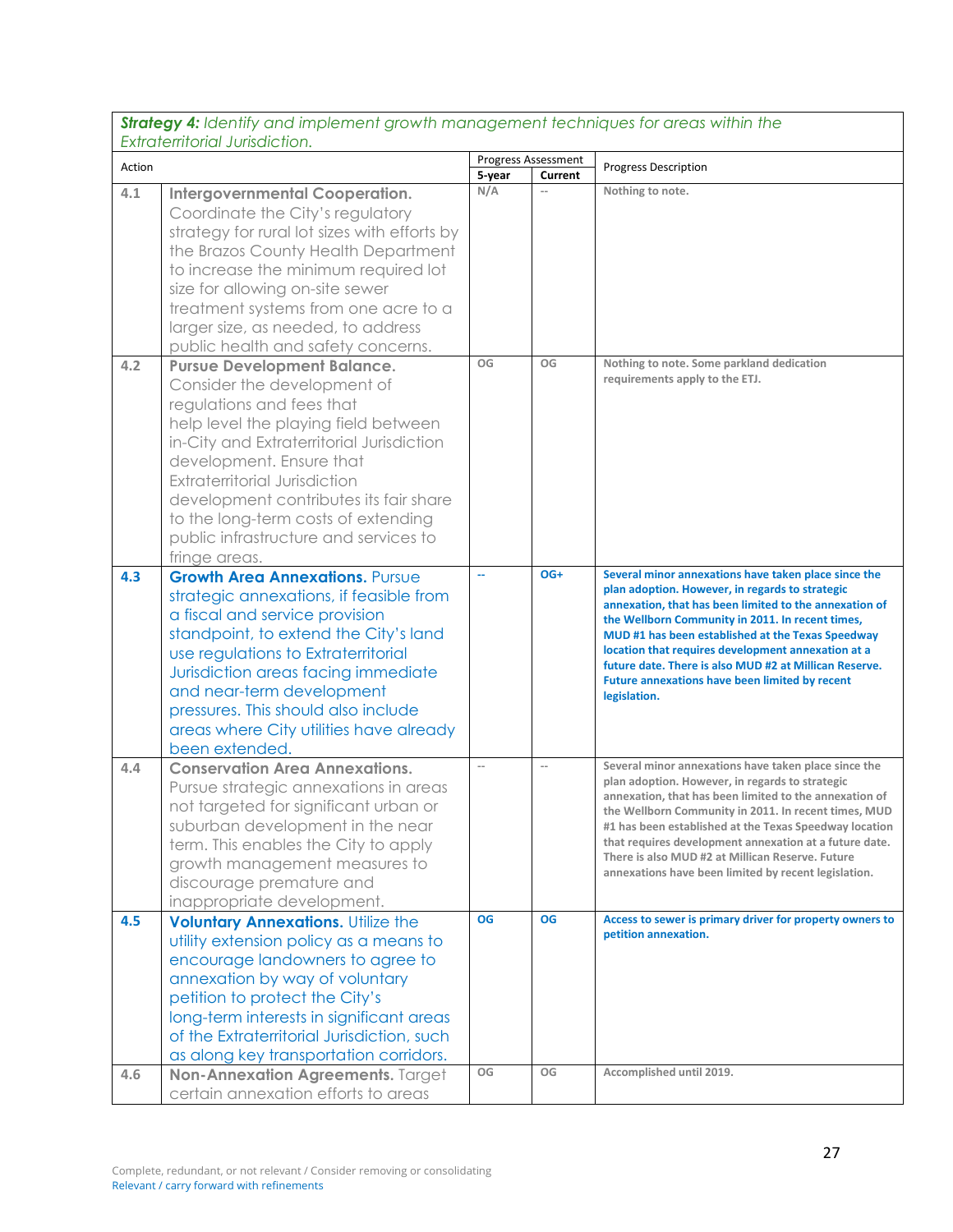|     | where land owners maintain a TEXAS<br>TAX CODE exemption on their property<br>for agricultural use. In such cases, the<br>City must offer the property owner an<br>opportunity to enter into a non-<br>annexation development agreement<br>with the City in lieu of annexation. This<br>strategy can be an effective way of<br>assuring limited development on the<br>property for up to 15 years. | OG | OG | Accomplished with each annexation. The only large-                                                                                                                                                                                          |
|-----|----------------------------------------------------------------------------------------------------------------------------------------------------------------------------------------------------------------------------------------------------------------------------------------------------------------------------------------------------------------------------------------------------|----|----|---------------------------------------------------------------------------------------------------------------------------------------------------------------------------------------------------------------------------------------------|
| 4.7 | <b>Fiscal Impact Analysis. Continue to</b><br>complete thorough cost-benefit<br>analyses to evaluate all proposed<br>annexations. Explore available fiscal<br>impact models that provide a more<br>robust analysis.                                                                                                                                                                                |    |    | scale annexation that has taken place since the plan<br>adoption is the Wellborn Community. A fiscal analysis<br>was created at that time. In 2019, legislation was<br>passed limited the City's ability to initiate future<br>annexations. |
| 4.8 | Land Conservation. In support of the<br>Green College Station Action Plan,<br>protect natural resources by recruiting<br>land trusts and conservation<br>organizations to consider acquisition<br>and preservation of targeted open<br>areas.                                                                                                                                                      |    |    | Nothing to note.                                                                                                                                                                                                                            |

| <b>Strategy 5:</b> Encourage and promote the redevelopment of land that is currently occupied by |                                                                                                                                                                                                                                                                                                                                                                 |                            |        |                                                                                                                                                                                                                                                                                                              |
|--------------------------------------------------------------------------------------------------|-----------------------------------------------------------------------------------------------------------------------------------------------------------------------------------------------------------------------------------------------------------------------------------------------------------------------------------------------------------------|----------------------------|--------|--------------------------------------------------------------------------------------------------------------------------------------------------------------------------------------------------------------------------------------------------------------------------------------------------------------|
| obsolete or non-functioning structures.                                                          |                                                                                                                                                                                                                                                                                                                                                                 | <b>Progress Assessment</b> |        |                                                                                                                                                                                                                                                                                                              |
| Action                                                                                           |                                                                                                                                                                                                                                                                                                                                                                 | 5-year<br>Current          |        | <b>Progress Description</b>                                                                                                                                                                                                                                                                                  |
| 5.1                                                                                              | Redevelopment of Retail. Continue to<br>emphasize redevelopment and<br>revitalization opportunities for large<br>retail sites such as Post Oak Mall and<br>the vacant former grocery anchored<br>retail center along South College<br>Avenue near University Drive.                                                                                             | <b>OG</b>                  | $OG+$  | Economic Development is attuned to this effort.<br>The long-vacant science/research campus off State<br>Highway 6 has been filled with a commercial entity.                                                                                                                                                  |
| 5.2                                                                                              | <b>Parking Management.</b> Encourage<br>residential, commercial and mixed<br>development models in the City's<br>targeted Redevelopment Areas, as<br>identified on the Future Land Use<br>& Character map, that focus on<br>integration of structured parking to<br>enable more productive use of the<br>overall site in place of extensive<br>surface parking. | <b>OG</b>                  | $OG++$ | This option has been utilized, specifically in regards to<br><b>Redevelopment Areas, at the Northpoint Crossing</b><br>development, several others in Northgate, and the new<br><b>Embassy Suites site on University Drive. The UDO</b><br>parking requirements were revised in 2017 to be more<br>flexible. |
| 5.3                                                                                              | <b>Zoning in Support of Redevelopment.</b><br>Review the effectiveness of the<br>Redevelopment District (RDD) overlay<br>zoning. Specifically, determine<br>whether the minimum 20-year age                                                                                                                                                                     |                            | $OG+$  | The RDD overlay currently applies to only one site<br>within the City (the Kohl's shopping center).                                                                                                                                                                                                          |